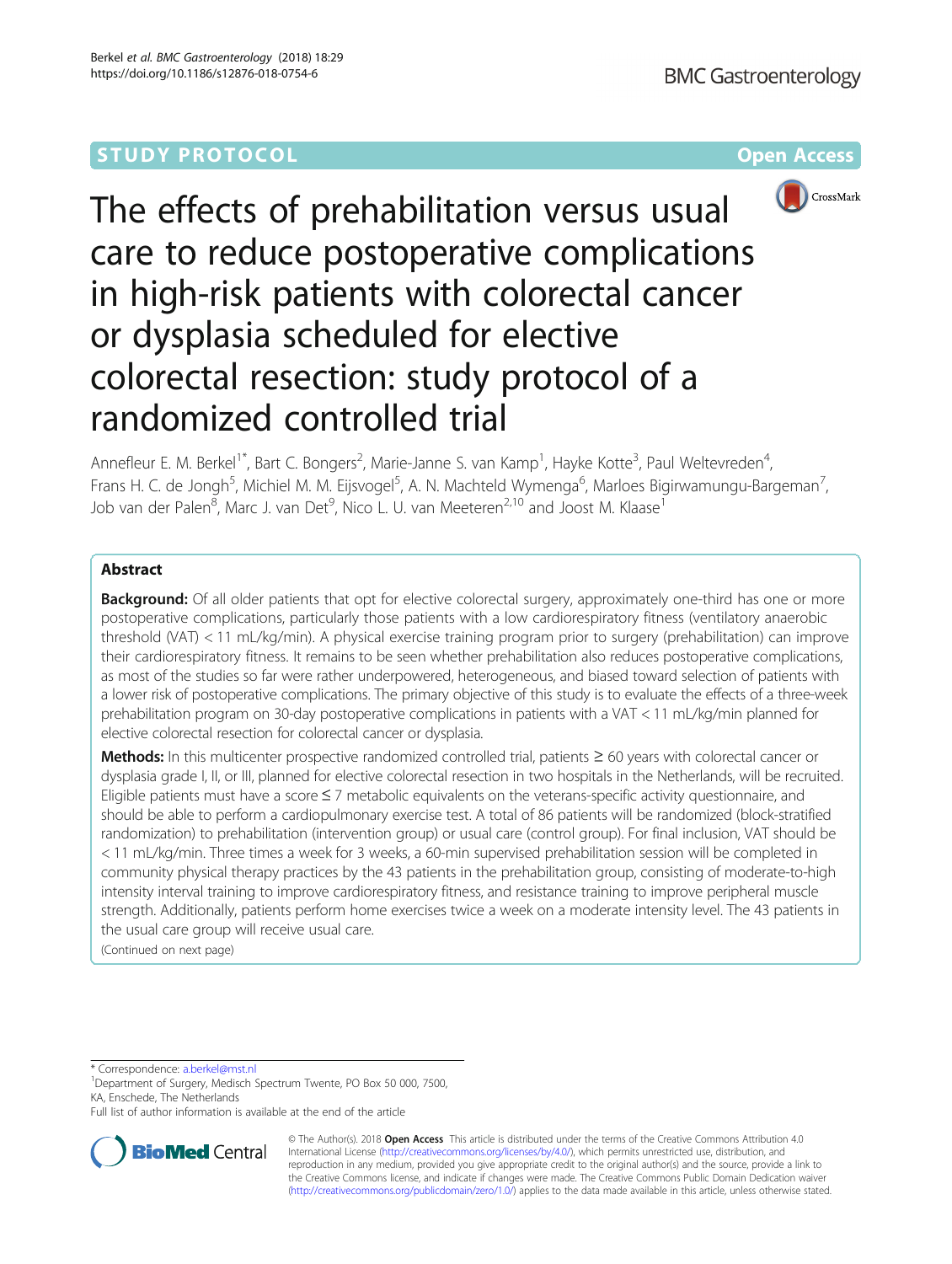## (Continued from previous page)

**Discussion:** Optimizing preoperative physical fitness may decrease the postoperative complication rate, may lead to fewer reoperations, less intense clinical care, a shorter length of stay, a more effective surgical planning (processoptimization), fewer readmissions, less intense rehabilitation, shorter rehabilitation period, earlier resumption of work, enhance patient perceived health-related quality of life, and promote performance in daily life. Costeffectiveness should therefore be expected and evaluated.

Trial registration: Medical Ethics Committee Twente, Enschede, the Netherlands (NL45001.044.13, September 3, 2013); Netherlands Trial Register (NTR; [NTR4032,](http://www.trialregister.nl/trialreg/admin/rctview.asp?TC=4032) June 14, 2013).

Keywords: Colorectal surgery, Cardiorespiratory fitness, Ventilatory anaerobic threshold, Prehabilitation, Physical therapy, Exercise training, Postoperative complications, Physical functioning/fitness

## Background

Worldwide, colorectal cancer is the third most common type of cancer for men and women [\[1](#page-11-0)]. In the Netherlands, about 15.000 people are diagnosed with colorectal cancer each year [\[2\]](#page-11-0). Surgery is the cornerstone of treatment in patients with colorectal cancer. However, the 30-day complication rate after elective colorectal resection is approximately one-third [\[3](#page-11-0)], including for example an anastomotic leakage, ileus, or wound infection. Colorectal cancer primarily occurs in the elderly. The level of psychophysiological reserve capacity (resilience) and comorbidities affect the tolerance to surgery in older patients [[4](#page-11-0)]. According to the Dutch Surgical Colorectal Audit, approximately 35% of the patients with colorectal cancer are aged between 60 and 70 years, and 40-50% of the patients are aged over 70 years [[5](#page-11-0)]. These older patients more often have a low cardiorespiratory fitness.

In the literature, preoperative cardiorespiratory fitness has consistently been reported to be associated with postoperative outcome in major elective intra-abdominal surgery (e.g., morbidity, mortality, and length of stay) [[6](#page-11-0)]. Cardiorespiratory fitness can be measured objectively using a cardiopulmonary exercise test (CPET) by determining the ventilatory anaerobic threshold (VAT). The VAT is an accurate and repeatable measurement [\[7](#page-11-0)] that can be obtained from the CPET, without a learning effect [[8\]](#page-12-0). It is a physiological construct that occurs at submaximal exercise intensity. Hence, the VAT is only marginally influenced by the patient's ability and motivation to deliver a maximal effort. Previous studies showed that there is a significant association between a low VAT and postoperative complications in major non-cardiac surgery [\[8](#page-12-0)–[21](#page-12-0)]. Patients with a VAT < 11 mL/kg/min have a higher likelihood for postoperative complications [\[17](#page-12-0), [22](#page-12-0)].

The literature shows that high-risk patients (those patients with a higher likelihood of postoperative complications), who participated in a physical exercise training program prior to elective surgery (prehabilitation), improved their cardiorespiratory fitness [[23](#page-12-0)–[25](#page-12-0)], which has led to the hypothesis that postoperative complications can be reduced by prehabilitation [\[23](#page-12-0), [25](#page-12-0)–[27\]](#page-12-0). Dunne et al. [[28\]](#page-12-0) designed a four-week highintensity interval training program based on the work rate at the VAT for patients prior to hepatic resection. Their aim was to assess feasibility and to improve the preoperative VAT by 1.5 mL/kg/min (a 10% increase). They found their program to be feasible in sedentary healthy volunteers, resulting in  $a > 10\%$  improvement in cardiorespiratory fitness (VAT). Using preoperative risk stratification, a 10% improvement in cardiorespiratory fitness in patients undergoing hepatic resection would shift 30% of the high-risk patient group to a low-risk patient group [[28\]](#page-12-0).

Prehabilitation programs may have beneficial effects on postoperative outcome; however, the effects on physical functioning, morbidity, mortality, and length of stay are inconclusive. In a systematic review of Moran et al. [[6\]](#page-11-0) that aimed to assess the ability of prehabilitation to influence postoperative outcome after intra-abdominal surgery, it was concluded that prehabilitation appears to be beneficial in decreasing the incidence of postoperative complications. Additionally, a systematic review of Bruns et al. [[29](#page-12-0)] reported that prehabilitation can improve the physical fitness of older patients undergoing colorectal surgery; however, no significant effect on the reduction of complications or length of stay could be demonstrated. They concluded that previous studies on the effects of prehabilitation in patients undergoing elective colorectal resection provided no clear and complete description of the content and execution of the prehabilitation program, and that in most of these studies no adequate sample size calculation was performed  $[29]$  $[29]$  $[29]$ . Hijazi et al.  $[30]$  $[30]$  recently performed a systematic review of all comparative studies on prehabilitation versus usual care in patients undergoing abdominal cancer surgery. No significant difference was found in postoperative complications between prehabilitation and usual care groups. They concluded that prehabilitation programs for patients undergoing major abdominal cancer surgery remain heterogeneous in terms of their composition, duration, mode of administration, compliance, and outcomes measures used to quantify their impact. Therefore, the findings and recommendations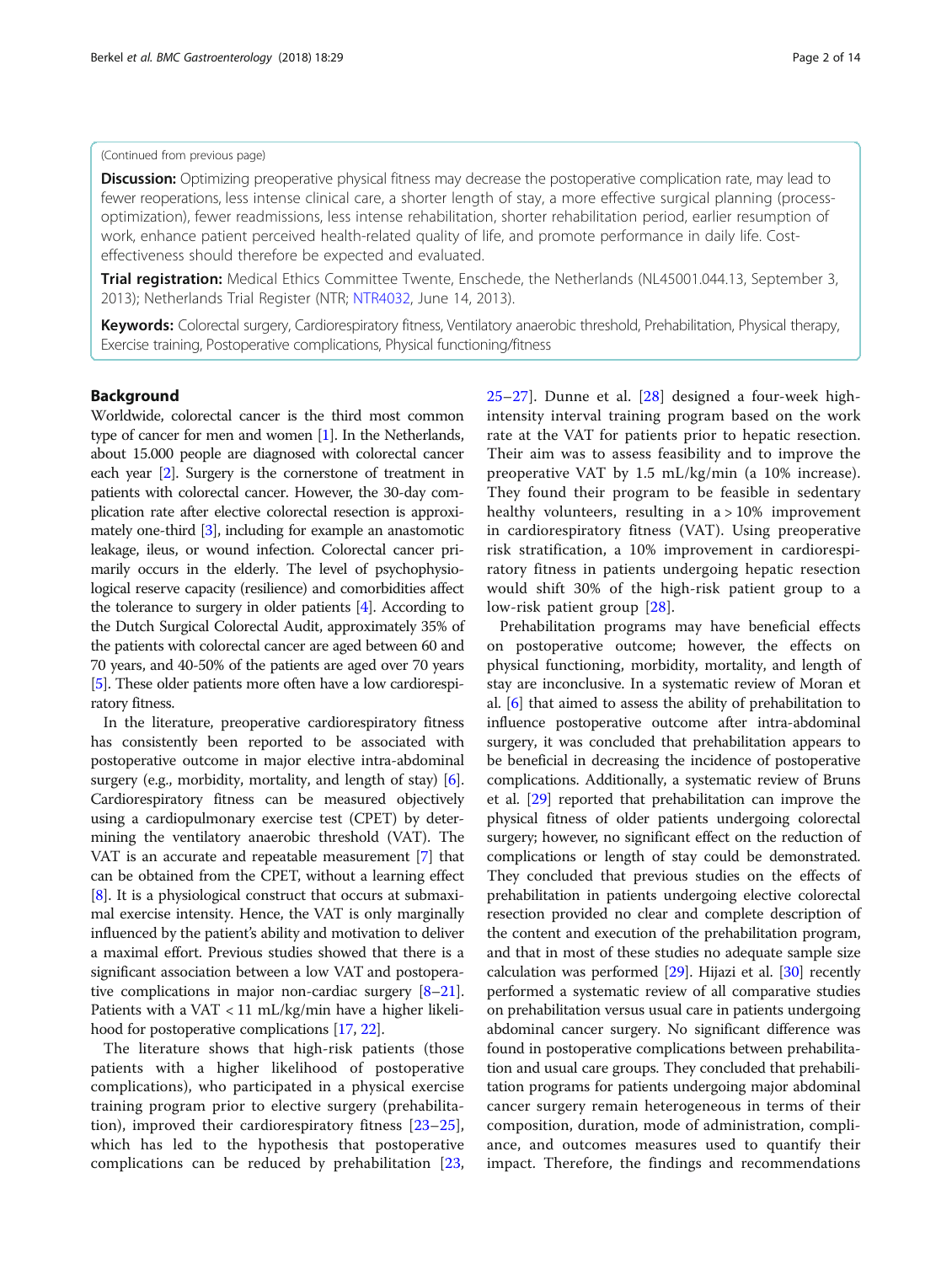are limited. They recommended for future research to standardize these aspects prior to the evaluation of the effects of prehabilitation programs on a larger scale [[30](#page-12-0)]. Thus, it remains to be demonstrated whether a prehabilitation program reduces postoperative complications [[31](#page-12-0)]. Previous studies are biased toward selection of patients with low risk of postoperative complications, and it is unlikely that a prehabilitation program of a few weeks will give a clinically relevant improvement of cardiorespiratory fitness in these low-risk patients.

In summary, current studies addressing the effects of prehabilitation on overall postoperative complications in patients with colorectal cancer are inconclusive, opposing, and of low-to-moderate methodological quality and/or therapeutic validity (concept of Hoogeboom et al. [\[32\]](#page-12-0)). More high-quality studies are needed to validate its use in the preoperative setting [[6](#page-11-0), [33](#page-12-0)]. Recently though, it has been demonstrated that personalized prehabilitation reduced the number of patients with postoperative complications by 51% in high-risk patients undergoing elective major abdominal surgery [\[24](#page-12-0)]. Nevertheless, the selection of high-risk patients in this study of Barberan-Garcia et al. [\[24\]](#page-12-0) was not performed by the use of an objective test, such as a preoperative CPET. Based on the previous published work, the current study will be different in several ways: 1) we perform a validated procedure of preoperative risk stratification with each eligible patient, in order to include only patients with a higher risk for postoperative complications based on cardiorespiratory fitness, 2) we preoperatively measure cardiorespiratory fitness objectively by using an evidence-based CPET to assess the VAT for risk stratification, 3) we design a personalized prehabilitation program based on the results of the CPET, 4) we train at a physical therapy practice close to the patient's home and not at the outpatient clinic of the hospital, as high-risk patients and their informal caregivers are less or even unable and/or less motivated to visit the hospital to train three times a week during the preoperative period, 5) we give an exact description of the content and execution of the prehabilitation program, 6) we select a patient group with a homogeneous diagnosis, that is patients with colorectal cancer or dysplasia only, and 7) we performed an adequate sample size calculation based on previous data on the effect of prehabilitation in patients undergoing elective hepatic resection [\[25](#page-12-0), [28\]](#page-12-0), as well as on the reported complication rates in frail patients undergoing colorectal resection presented by Robinson et al. [[34\]](#page-12-0).

The primary objective of this randomized controlled trial is to evaluate the hypothesis that a three-week prehabilitation program (intervention group) will reduce the number of postoperative complications from 50% to 20% in patients with a preoperative VAT  $< 11$  mL/kg/min who will undergo elective colorectal resection for colorectal cancer or dysplasia grade I, II, or III, when compared to usual care (control group).

The secondary objectives are 1) to observe whether changes in preoperative cardiorespiratory fitness occur in the intervention group (prehabilitation, single-arm study design), 2) to evaluate the effect of the prehabilitation program on length of stay, 3) to examine whether patients with a preoperative VAT  $\geq$  11 mL/kg/min, and who will therefore not be included in the randomized controlled trial, have fewer postoperative complications than patients in the prehabilitation or usual care group (for the prehabilitation group, we will use the postprehabilitation CPET data), 4) to investigate the value of a limited geriatric assessment in this patient group to perform preoperative risk stratification, and 5) to evaluate the cost-effectiveness of prehabilitation in high-risk patients by performing a cost-effectiveness analysis.

## Methods

## Study design

This study is a multicenter prospective randomized controlled trial. The trial has started in February 2014 and will run till patient inclusion is completed (probably at the end of 2018) at Medisch Spectrum Twente in Enschede and Ziekenhuisgroep Twente in Almelo, two large community teaching hospitals in the eastern part of the Netherlands. In this manuscript, the latest version of the study protocol (version 9, March 2017) is presented. The study is approved by the Medical Ethics Committee Twente in Enschede, the Netherlands (registration number P13-18), and is registered in the Netherlands Trial Register (NTR4032). Protocol amendments will be agreed and approved by the Medical Ethics Committee Twente.

#### Participants

To be eligible to participate in this study, a patient must meet all of the following inclusion criteria:  $1$ )  $\geq$  60 years, 2) colorectal cancer or premalignant colorectal lesions (dysplasia grade I, II, or III) requiring colorectal resection, 3) undergoing elective colorectal resection at Medisch Spectrum Twente, Enschede, or at Ziekenhuisgroep Twente, Almelo, 4) having a life expectancy of more than 6 months as estimated by the surgeon, 5) has given informed consent to participate in this study, 6) a metabolic equivalents of task (MET) score  $\leq 7$  on the veterans-specific activity questionnaire (VSAQ), 7) able to perform a CPET, 8) a VAT  $\langle 11 \text{ mL/kg/min}$  as measured at the baseline CPET, and 9) willing to perform prehabilitation at a community physical therapy practice in the adherence area of both hospitals. All patients not meeting these criteria will not be considered for inclusion. Participants can leave the study at any time for any reason if they wish to do so, without any consequences. The investigator can decide to withdraw a participant from the study for urgent medical reasons.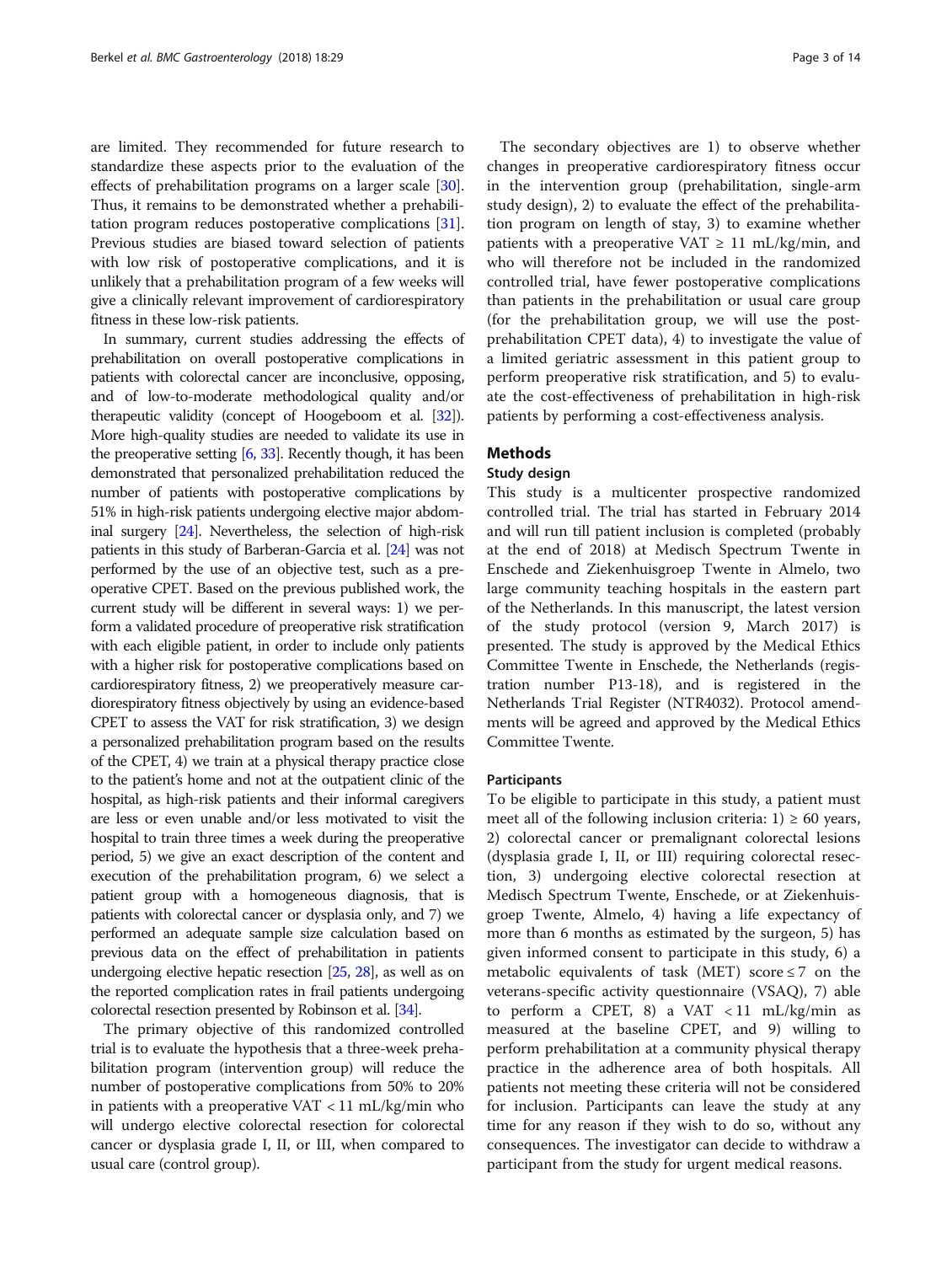## Recruitment

All patients will be identified at the multi-disciplinary oncology meetings, and will be evaluated at the outpatient clinic by the surgeon or surgical resident. As most postoperative complications are to be expected in patients with a low cardiorespiratory fitness  $[6]$  $[6]$  $[6]$ , we aim to include only patients who are expected to be unfit in the pre-study assessments. To select patients with a potentially low cardiorespiratory fitness, all patients identified at the multi-disciplinary oncology meeting are asked to fill out the VSAQ [[35](#page-12-0)]. The VSAQ links physical activities to a particular MET score, based on the Compendium of Physical Activities [[36\]](#page-12-0). Snowden et al. [[14\]](#page-12-0) found that patients with a VSAQ score > 7 METs are most likely not to have major postoperative complications. Therefore, we define a low perceived cardiorespiratory fitness as a VSAQ score  $\leq$  7 METs.

Patients with a VSAQ score  $\leq$  7 METs will receive very limited information about the study. They will be asked to participate in a study addressing the role of cardiorespiratory fitness (assessed with a CPET) on postoperative complications following colorectal resection. If informed consent is obtained (Additional file [1](#page-11-0)), the patient will be randomized to the intervention group (prehabilitation) or the control group (usual care), and they will undergo a CPET to obtain objective information about their cardiorespiratory fitness, as standard work-up. Eventually, patients with a VAT  $<$  11 mL/kg/min can participate in the study, whereas randomized patients with a VAT  $\geq$  11 mL/kg/min cannot participate in the study (in the intervention group, nor in the usual care group). See Fig. [1](#page-4-0) for a flow diagram of the study design.

Patients in the prehabilitation group and the usual care group will be informed differently. The patients in the prehabilitation group will be fully informed about the study in a patient information letter that explains the aims and expectations of this study, as well as the risks and benefits of participating. Patients in the usual care group will not receive information about the possible effects of prehabilitation to avoid the risk that these patients will initiate preoperative physical exercise training themselves. The usual care group will receive a patient information letter about the registration of perioperative data and the hypothesized relation of cardiorespiratory fitness with postoperative complications after colorectal resection. Patients in both the prehabilitation group and the usual care group will be contacted by the clinical research coordinator a few days later to answer their questions, and to inform them about the CPET date. This procedure is approved by the Medical Ethics Committee Twente.

## Randomization

To analyze the effect of a three-week prehabilitation program on postoperative complications, patients with a

VSAQ score  $\leq$  7 will be randomized in the intervention group (prehabilitation) or the control group (usual care) by using block-stratified randomization [\[37\]](#page-12-0). Randomization is stratified by disease and treatment type: 1) patients with colon cancer, 2) patients with rectal cancer who will receive one week of neoadjuvant radiotherapy, and 3) patients with rectal cancer who will receive five weeks of neoadjuvant chemoradiotherapy. The clinical research coordinator of the surgical department will be responsible for the randomization. Participants, care providers, and outcome assessors will not be blinded after randomization. However, the data analysts will be blinded to group allocation and are independent to the intervention. After randomization, all participants will perform a CPET for final inclusion, as merely patients with a  $VAT < 11$  mL/kg/ min can participate in the study.

## Interventions

#### Prehabilitation program

Patients in the prehabilitation group will participate in a three-week (three sessions per week, nine sessions in total) supervised physical exercise training program prior to colorectal resection. The prehabilitation program is based on the program developed by Dunne et al. [[25,](#page-12-0) [28](#page-12-0)], which has been shown to be feasible in sedentary healthy volunteers [\[28](#page-12-0)], and later demonstrated to deliver improvements in CPET scores and perceived health-related quality of life prior to hepatic resection [[25\]](#page-12-0). In the studies of Dunne et al. [\[25,](#page-12-0) [28\]](#page-12-0) prehabilitation consisted of twelve interval training sessions over a four-week period, whereas in the present study patients will perform nine preoperative sessions of individuallytailored interval training (personalized prehabilitation) over a three-week period. In the literature, it has been shown that as little as six sessions of 'all-out' highintensity interval training over two weeks is sufficient to enhance cardiorespiratory fitness and improve skeletal muscle oxidative capacity in untrained and recreationally active individuals  $[38, 39]$  $[38, 39]$  $[38, 39]$  $[38, 39]$ . However, a comparison with our patients with colorectal cancer and a low cardiorespiratory fitness cannot be made, because their 'all-out' exercise program differs from our exercise intervention, as 'all-out' exercise may not be safe, tolerable, or appealing for our patient group.

Patients will prehabilitate on Monday, Wednesday, and Friday, or on Tuesday, Thursday, and Saturday to improve their physical fitness preoperatively. Each 60-minute training session consists of moderate-to-high intensity interval training to improve cardiorespiratory fitness, and resistance training to improve peripheral muscle strength (see Tables [1](#page-5-0) and [2\)](#page-5-0). The interval training program will be tailored to each individual patient, based on the results of the CPET. The training sessions will be supervised by a selected group of trained physical therapists in community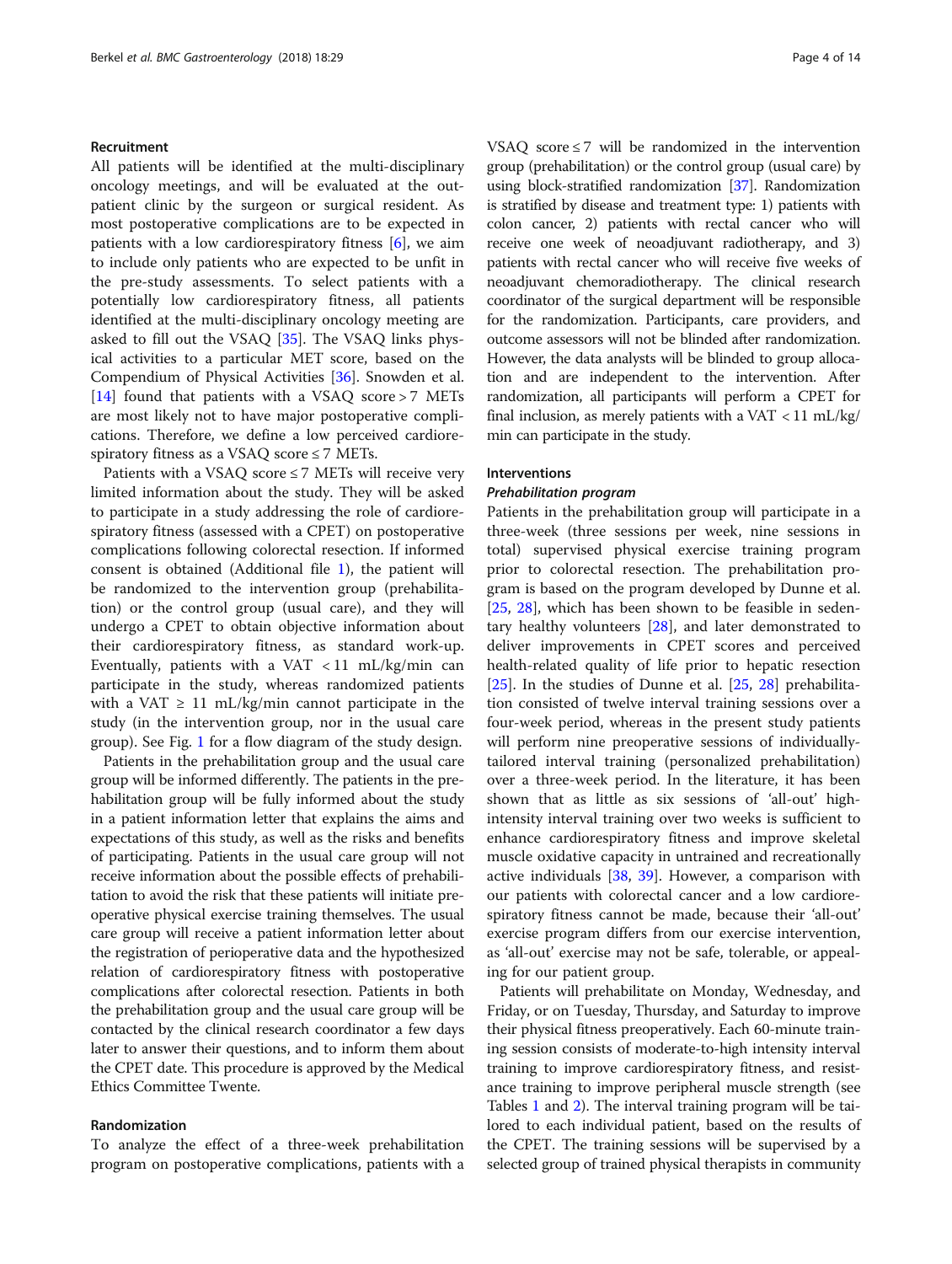<span id="page-4-0"></span>

ventilatory anaerobic threshold

physical therapy practices in de adherence area of the hospitals. Additionally, the patient performs unsupervised home exercises at a moderate exercise intensity (e.g., walking, cycling, or stair climbing) twice a week for at least 30 minute, as checked by the physical therapist. We added these functional exercises to the prehabilitation program as de Vreede et al. [\[40](#page-12-0)] demonstrated that functional-task exercises are effective at improving functional task performance in healthy elderly women. Hence, home-based functional exercises that are of relevance for a patient may have an important role in helping patients to mobilize quickly postoperatively, to be physically active throughout the hospitalization period postoperatively, and to maintain independent physical functioning. Indeed, prehabilitation

ideally should not focus merely on the preoperative period. Postoperatively, hospital culture and infrastructure should stimulate the patient to be physically active. However, in most hospitals health care is entirely organized around the patient's bed [\[41\]](#page-12-0), which invites patients to lie in bed, even without a medical reason. Bed-centered care probably also hampers the effectiveness of prehabilitation to improve postoperative outcomes.

Patients with colon cancer or dysplasia will participate in the prehabilitation program in the time between contemplation of surgery and the procedure, whereas patients with rectal cancer, in case neoadjuvant therapy is needed, will complete the physical exercise training program prior to radiotherapy (in case of neoadjuvant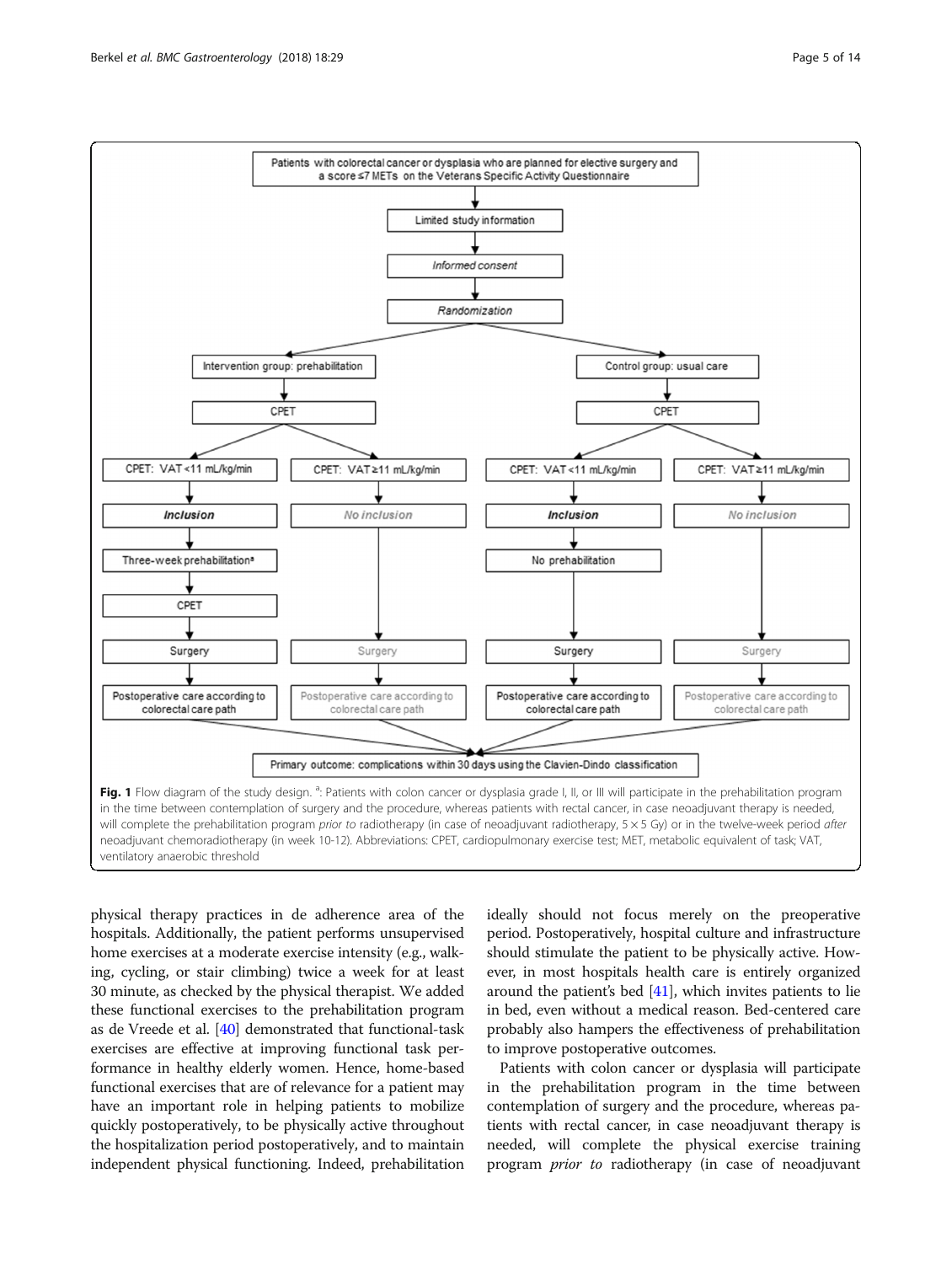<span id="page-5-0"></span>Table 1 Content of the three-week interval training program

|                                  | Duration                                         | Intensity <sup>a</sup>                           |  |
|----------------------------------|--------------------------------------------------|--------------------------------------------------|--|
| Warm-up                          | 7 min                                            | 50%                                              |  |
| Interval session                 | $30 \text{ min}$                                 | Work interval: 120%<br>Recovery interval:<br>50% |  |
| Week 1.<br>session 1, 2, and 3   | Work interval: 120 s<br>Recovery interval: 180 s |                                                  |  |
| Week 2.<br>session 4, 5, and $6$ | Work interval: 140 s<br>Recovery interval: 160 s |                                                  |  |
| Week 3.<br>session 7, 8, and 9   | Work interval: 160 s<br>Recovery interval 140 s  |                                                  |  |
| Cool-down                        | 3 min                                            |                                                  |  |

<sup>a</sup>: Expressed as a percentage of the individually achieved work rate (in Watt) at the ventilatory anaerobic threshold obtained from the cardiopulmonary exercise test

radiotherapy,  $5 \times 5$  Gy) or in the twelve-week period *after* neoadjuvant chemoradiotherapy (training in the last three weeks before surgery).

## Usual care group

Patients in the control group receive usual care and will not participate in a prehabilitation program. In addition, no advice about physical exercise training is offered to them.

#### **Measurements**

Both the prehabilitation group and usual care group will participate in a series of outcome measure assessments at baseline, seven days postoperatively, and 30 days postoperatively, whereas the prehabilitation group will participate in a series of outcome measure assessments after the three-week prehabilitation program as well (see Table [3\)](#page-6-0).

Table 2 Content of the three-week peripheral resistance training program<sup>a</sup>

|                                                                    | Repetitionsb | Duration Intensity <sup>c</sup> |
|--------------------------------------------------------------------|--------------|---------------------------------|
| Week 1, session 1, 2, and $3 \times 8$ repetitions 20 min          |              | 70% of 1RM                      |
| Week 2, session 4, 5, and $6 \times 3 \times 8$ repetitions 20 min |              | 76% of 1RM                      |
| Week 3, session 7, 8, and 9 $3 \times 8$ repetitions 20 min        |              | 82% of 1RM                      |

<sup>a</sup>: Peripheral resistance training of the large muscle groups of the lower and upper extremities using open and closed kinetic chain exercises (without physical therapy equipment or machines): crouching by means of squat exercises (primary muscle group: quadriceps femoris; secondary muscle groups: gluteal muscles, hamstring muscles, and gastrocnemius muscle), pulling by means of pulley exercises (primary muscle groups: latissimus dorsi muscle and rhomboid muscles; secondary muscle groups: biceps brachii muscle, rotator cuff, and trapezius muscle), pushing by means of pulley exercises (primary muscle group: pectoral muscles; secondary muscle groups: shoulder muscles, triceps brachii muscle), and lifting by means of pulley exercises (primary muscle groups: trunk muscles and shoulder muscles; secondary muscle groups: quadriceps femoris, gluteal muscles, and trapezius muscle)

<sup>b</sup>: Rest intervals of 60-90 s between each set of repetitions

<sup>c</sup>: Based on the 10RM, the patient's 1RM was determined using the Oddvar Holten diagram

Abbreviations: 1RM, one-repetition maximum; 10RM, ten-repetition maximum

## Cardiopulmonary exercise test

A CPET will be used at baseline to assess cardiorespiratory fitness, as indicated by the VAT, in order to select and thereupon advice/invite eligible patients to participate in the study. For patients in the prehabilitation group, a second CPET will be used to investigate the effect of the prehabilitation program on cardiorespiratory fitness (singlearm study design). Patients free from any absolute and/or relative exclusion criteria, as stated by the American Thoracic Society and American College of Chest Physicians position statement [[42](#page-12-0)], will be able to perform the CPET. The following standardized pre-test instructions will be given to the patients: 1) consume the last (light) meal at least 2 hours before exercise testing, 2) adhere to usual use of medication, and 3) wear comfortable sporting clothes and shoes. The CPET will be performed under controlled conditions at the lung function department of both hospitals, using a calibrated electronically braked cycle ergometer (Ergoline, Ergoselect 100, Bitz, Germany at Medisch Spectrum Twente and Lode Excalibur Sport, Lode BV, Groningen, the Netherlands at Ziekenhuisgroep Twente). Seat height will be adjusted to the patient's leg length. During the CPET, patients breathe through a facemask (Hans Rudolph, Kansas City, MO, USA) connected to a Triple V volume transducer to perform breath-by-breath measurements of oxygen uptake, carbon dioxide production, respiratory flow, and volume parameters (Oxycon Pro, Jaeger, Hoechberg, Germany). In both hospitals the same respiratory gas analysis system will be used. Before each CPET at the Medisch Spectrum Twente and each morning at the Ziekenhuisgroep Twente, flow-volume calibration (three-liter syringe) and gas calibration (ambient air and a gas mixture of 16% oxygen and 5% carbon dioxide) will be performed, and ambient conditions are set. Twelve-lead electrocardiography will be used to continuously monitor heart rate during the test. Blood pressure (SunTech Tango +, SunTech Medical, Inc., Marrisville, NC, USA) will be automatically measured every three minutes to be aware of extreme hypertension or to detect hypotension. Oxygen saturation (Nonin 9600, Nonin Medical, Inc., Plymouth, MN, USA) is continuously recorded during the test by finger pulse oximetry.

After the test protocol is explained to the patient, the CPET starts with a two-minute rest period during which baseline cardiopulmonary data are collected. The patient then starts unloaded cycling at a pedaling frequency of 60-80 rotations per minute for three minutes, where after the work rate will be increased every minute by 5 to 15 W, depending on the patient's physical fitness level and aimed at reaching a maximal effort within eight to twelve minutes [[43\]](#page-12-0). The CPET continues until the patient is unable to maintain a pedaling frequency above 60 rotations per minute due to volitional exhaustion and despite strong verbal encouragement. The CPET will be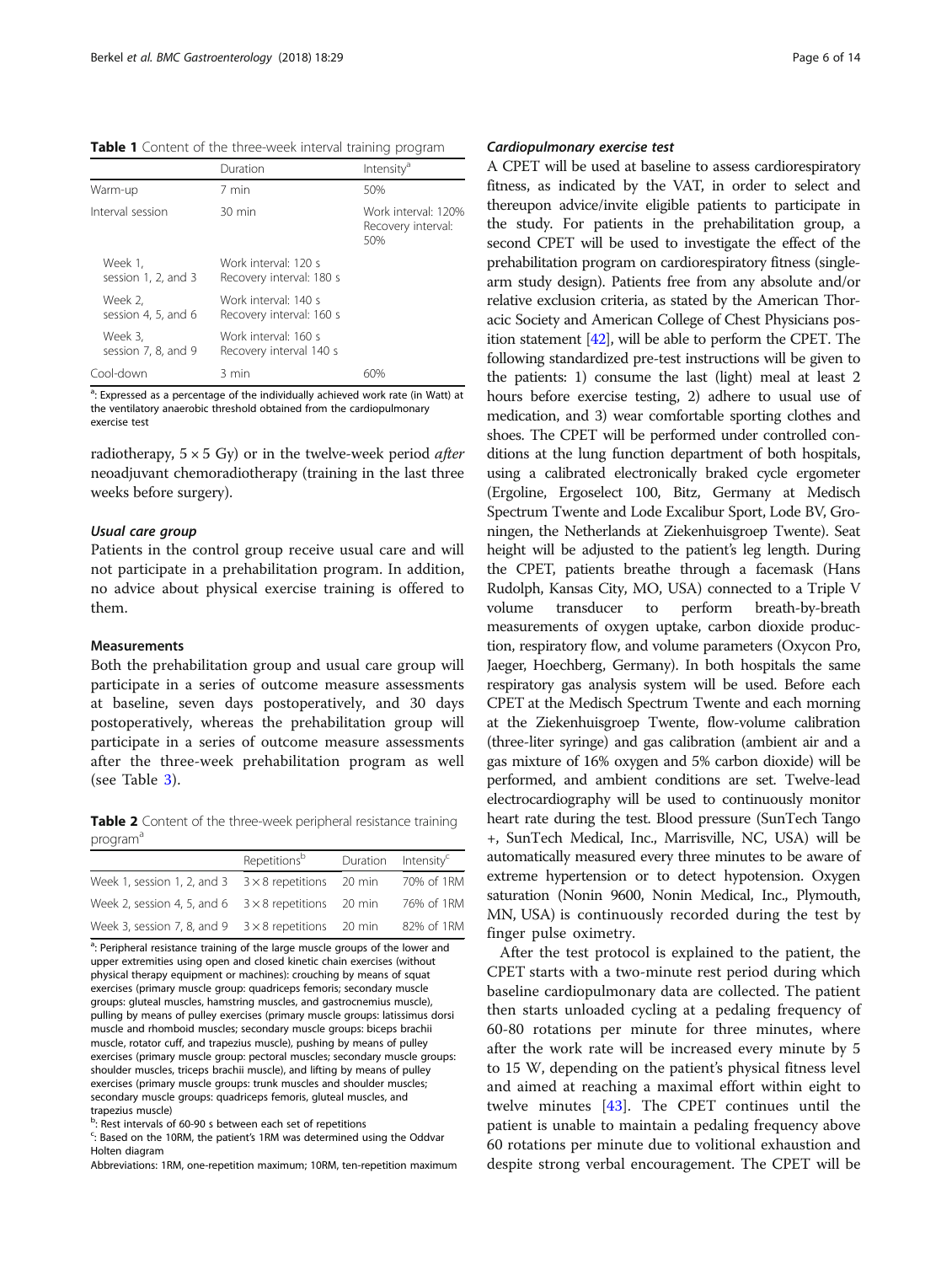| STUDY PERIOD                                       |             | Enrolment Allocation | Post-allocation     |                 |        | Follow-up |                       |                    |                     |
|----------------------------------------------------|-------------|----------------------|---------------------|-----------------|--------|-----------|-----------------------|--------------------|---------------------|
|                                                    |             |                      | Pre-prehabilitation | Prehabilitation |        |           | Post-prehabilitation  |                    |                     |
| <b>TIMEPOINT</b>                                   | $-t_1$      | $\mathbb O$          |                     | Week 1          | Week 2 | Week 3    |                       | Day 7 post-surgery | Day 30 post-surgery |
| <b>ENROLMENT:</b>                                  |             |                      |                     |                 |        |           |                       |                    |                     |
| Eligibility screening                              | $\chi$      |                      |                     |                 |        |           |                       |                    |                     |
| VSAQ score (METs)                                  | $\mathsf X$ |                      |                     |                 |        |           |                       |                    |                     |
| Informed consent                                   | X           |                      |                     |                 |        |           |                       |                    |                     |
| Allocation                                         |             | $\mathsf X$          |                     |                 |        |           |                       |                    |                     |
| CPET                                               | Χ           |                      |                     |                 |        |           |                       |                    |                     |
| <b>INTERVENTIONS:</b>                              |             |                      |                     |                 |        |           |                       |                    |                     |
| Intervention group<br>(prehabilitation<br>program) |             |                      |                     |                 |        |           |                       |                    |                     |
| Usual care group                                   |             |                      |                     |                 |        |           |                       |                    |                     |
| ASSESSMENTS:                                       |             |                      |                     |                 |        |           |                       |                    |                     |
| Baseline characteristics X                         |             |                      |                     |                 |        |           |                       |                    |                     |
| SNAQ score (0-5)                                   | $\chi$      |                      |                     |                 |        |           |                       |                    |                     |
| VAT on CPET<br>(mL/kg/min)                         |             |                      | $\mathsf X$         |                 |        |           | $\mathsf{X}^\text{a}$ |                    |                     |
| TUG test (s)                                       |             |                      | $\mathsf X$         |                 |        |           | $\mathsf{X}^\text{a}$ |                    |                     |
| Muscle strength test                               |             |                      | $\mathsf X$         |                 |        |           | $\mathsf{X}^\text{a}$ |                    |                     |
| <b>IADL</b>                                        |             |                      | $\mathsf X$         |                 |        |           |                       |                    | $\mathsf X$         |
| GDS 15                                             |             |                      | Χ                   |                 |        |           |                       |                    | X                   |
| EORTC QLQ-C30                                      |             |                      | $\mathsf X$         |                 |        |           |                       |                    |                     |
| GFI                                                |             |                      | $\mathsf X$         |                 |        |           |                       |                    | $\mathsf X$         |
| Brief illness perception<br>questionnaire          |             |                      | X                   |                 |        |           | $\mathsf{X}^\text{a}$ |                    |                     |
| EQ-5D                                              |             |                      | $\mathsf X$         |                 |        |           | $\mathsf{X}^\text{a}$ |                    |                     |
| Postoperative<br>complications                     |             |                      |                     |                 |        |           |                       | $\mathsf X$        | X                   |

<span id="page-6-0"></span>Table 3 Schedule of enrolment, interventions, and assessments

<sup>a</sup>: Only for patients in the prehabilitation group

Abbreviations: CPET, cardiopulmonary exercise test; EORTC QLQ-C30, quality of life questionnaire of the European organisation for research and treatment of cancer; EQ-5D, EuroQol 5D; GDS 15, geriatric depression scale 15; GFI, Groningen frailty indicator; IADL, instrumental activities of daily living; MET, metabolic equivalent of task; SNAQ, short nutritional assessment questionnaire; TUG, timed up-and-go; VAT, ventilatory anaerobic threshold; VSAQ, veterans-specific activity questionnaire

considered to be at or near the maximal level when the patient shows clinical signs of intense effort (e.g., unsteady biking, sweating, and clear unwillingness to continue exercising despite strong encouragement), when the patient is unable to maintain a pedaling frequency above 60 rotations per minute, and when at least one of the following criteria is met: a heart rate at peak exercise of > 95% of predicted (predicted peak heart rate  $\text{[beats/min]} = 208 - 0.7 \times \text{age}$  [years]) or a respiratory exchange ratio at peak exercise of > 1.10. After termination of the CPET, the patient will complete a recovery phase of unloaded cycling at a low pedaling frequency for five minutes. A clear description of adverse events and early test termination will be given.

During the CPET, absolute values at peak exercise are calculated as the average value over the last 30 seconds prior to termination of the test. Peak heart rate is defined as the highest heart rate achieved during the CPET. Cardiorespiratory fitness will be assessed by determining the VAT, by evaluating the peak oxygen uptake in case the patient performed a maximal effort, and by calculating the oxygen uptake efficiency slope [\[44\]](#page-12-0). The VAT will be detected by using the V-slope method, which is based on analyzing the slopes of oxygen uptake and carbon dioxide production. The VAT can be determined by using computerized regression analysis of these slopes. The point at which the linear slope of the relation between the carbon dioxide production and oxygen uptake changes, is called the VAT [\[45](#page-12-0)]. When the V-slope is expected to be unreliable, the ventilatory equivalents will be used to determine the VAT [[46](#page-12-0)]. In this ventilatory equivalents method, the VAT will be defined as the point at which the ventilatory equivalent for oxygen and the partial end-tidal oxygen tension reached a minimum and thereafter began to rise in a consistent manner, coinciding with an unchanged ventilatory equivalent for carbon dioxide and partial end-tidal carbon dioxide tension [[42](#page-12-0)]. The inter-observer variability in a preoperatively measured VAT has been reported to be acceptable for experienced clinicians [[7](#page-11-0)], and DeCato et al. [\[47](#page-12-0)] recently reported short-term repeatability for CPET parameters in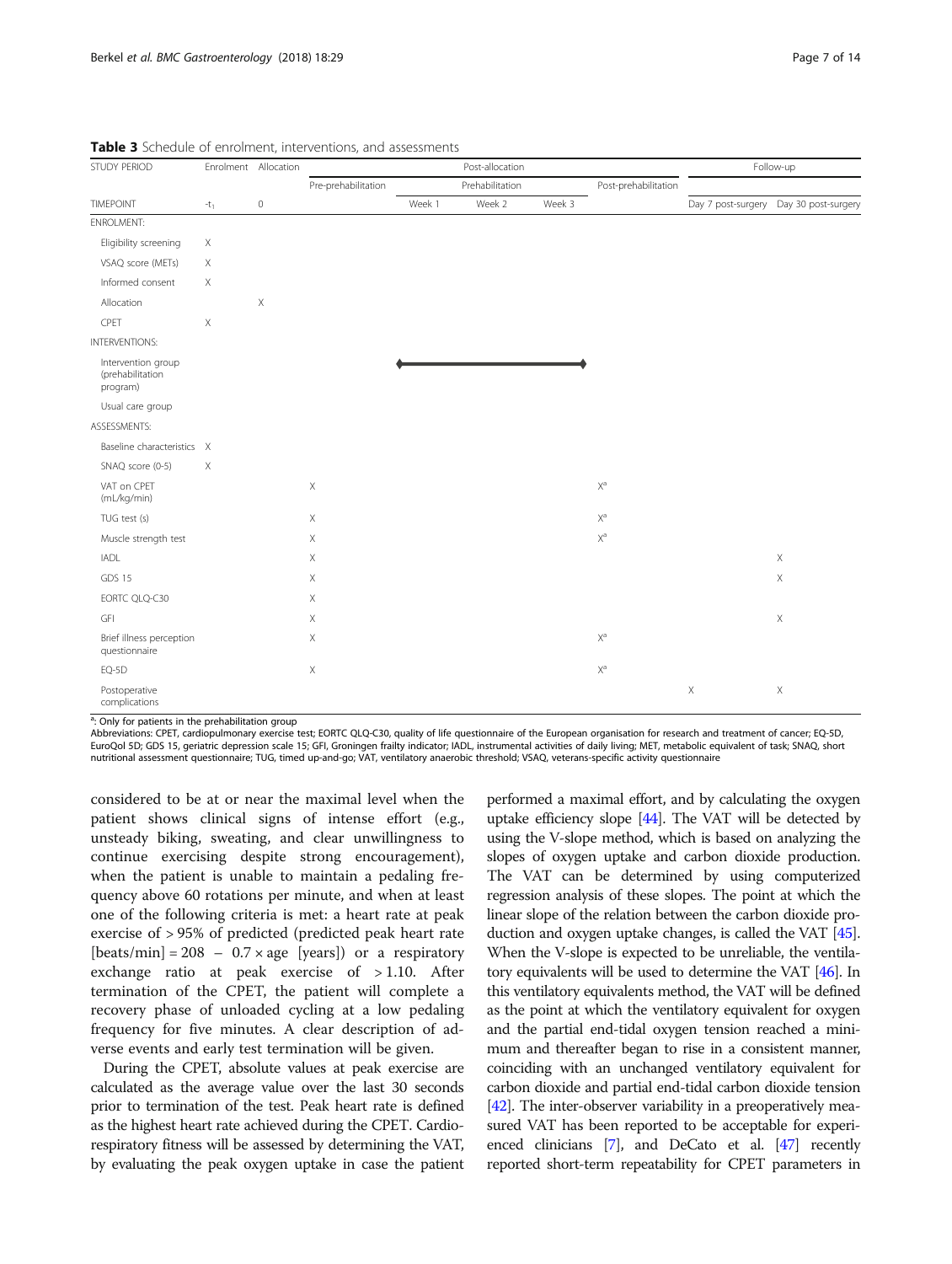healthy participants in a similar test protocol, and they found no evidence for a learning effect and no significant differences in variability related to sex, age, fitness level, and diurnal factors.

#### Muscle strength

To investigate the effect of the prehabilitation program on muscle strength, a trained physical therapist will measure handgrip strength and quadriceps strength at baseline for both groups and after three weeks of prehabilitation for the prehabilitation group.

Handgrip strength (recorded in kilograms) will be assessed using the Jamar dynamometer (Sammons Preston, Rolyon, Bolingbrook, IL, USA) [\[48](#page-12-0)]. Handgrip strength has shown to be an indicator of skeletal muscle mass and a predictor of the risk of postoperative complications [[49](#page-12-0), [50\]](#page-12-0). The test will be performed in upright position with the elbows stretched in a straight line downwards, starting with the dominant hand. First, the handle position, in which the patient has maximum strength, will be determined. Patients will be asked to squeeze the handle as forcefully as possible for about two seconds. Hereafter, two more measurements will be performed (three grip measurements per hand). Each measurement will be followed by a pause of 15-20 seconds. Mathiowetz [[48](#page-12-0)] compared the Jamar and Rolyan hydraulic dynamometers for measuring grip strength, and showed that the Jamar and Rolyan dynamometers have acceptable concurrent validity with known weights, excellent inter-instrument reliability, and strong concurrent validity.

Quadriceps strength (recorded in Newton) will be measured with a hand-held dynamometer (MicroFET2, Hoggan Health Industries Inc., West Jordan, UT, USA), which has been shown to be a feasible, inexpensive, and portable test of the quadriceps muscle strength for use in healthy older people [\[51](#page-12-0)]. Patients will be seated at the examination table with their lower limbs bent over the edge (knees and hips flexed at 90°). If necessary, additional stabilization will be provided at the patients' shoulders by a second examiner. The test will be performed three times per leg, starting with the dominant leg. The hand-held dynamometer will be placed on the anterior aspect of the tibia at the level of the malleoli. The physical therapist will give resistance in the opposite direction. The patient must hold the leg in place. The resistance will gradually be increased in six seconds till maximum resistance/strength. The measurement will be stopped when the patient moves his leg. Each measurement will be followed by a pause of 30 seconds.

#### Functional mobility

To test (changes in) functional mobility, the physical therapist will execute the timed up-and-go (TUG) test at baseline for both groups and after three weeks of training for the prehabilitation group. The TUG test, a reliable and valid test, measures the time (recorded in seconds) a patient needs to stand up from a standard arm chair (approximate seat height of 46 cm), walk three meters, turn, walk back to the chair, and sit down again [\[52](#page-12-0), [53\]](#page-12-0). The patient will perform the test once before being timed, in order to become familiar with the test and therefore minimize the learning effect.

In the literature, there are a few studies that demonstrated the use of the TUG test to identify patients at risk for impaired postoperative outcome [[52](#page-12-0), [54,](#page-12-0) [55](#page-12-0)]. Huisman et al. [\[55\]](#page-12-0) showed that the TUG test was an independent predictor of the occurrence of major complications in a onco-geriatric surgical population. In this study, the predictive value of the TUG test on postoperative outcome will be determined. The TUG test is easy to perform, cheap, and does not need special equipment and might therefore be an alternative for the CPET.

#### Nutritional status

Assessment of nutritional status using the short nutritional assessment questionnaire (SNAQ) score [[56\]](#page-13-0) is part of usual care for our patients undergoing colorectal resection, and is evaluated at baseline for both the intervention and control group. The SNAQ is an easy, short, valid, and reproducible questionnaire for early detection of malnutrition [\[56](#page-13-0)]. Patients with a SNAQ score of 2 require nutritional support, whereas patients with a SNAQ score  $\geq$  3 require supervision by a dietician and nutritional support. In this study the SNAQ score will be used as a baseline characteristic.

#### American Society of Anesthesiologists score

The American Society of Anesthesiologists (ASA) score is the most widely used system to describe a patient's preoperative health status. The ASA score has five classes ranging from class I, a completely healthy patient, to class V, a moribund patient who is not expected to live 24 hours with or without surgery [[57](#page-13-0), [58\]](#page-13-0). The ASA score will be assessed at baseline for both groups.

#### World Health Organization performance scale

The World Health Organization (WHO) performance scale is a tool to assess how a patient's disease is progressing, how it affects activities of daily life, and it helps the clinician to determine appropriate treatment and prognosis [[57\]](#page-13-0). The WHO performance scale will be assessed at baseline in the prehabilitation group and in the usual care group.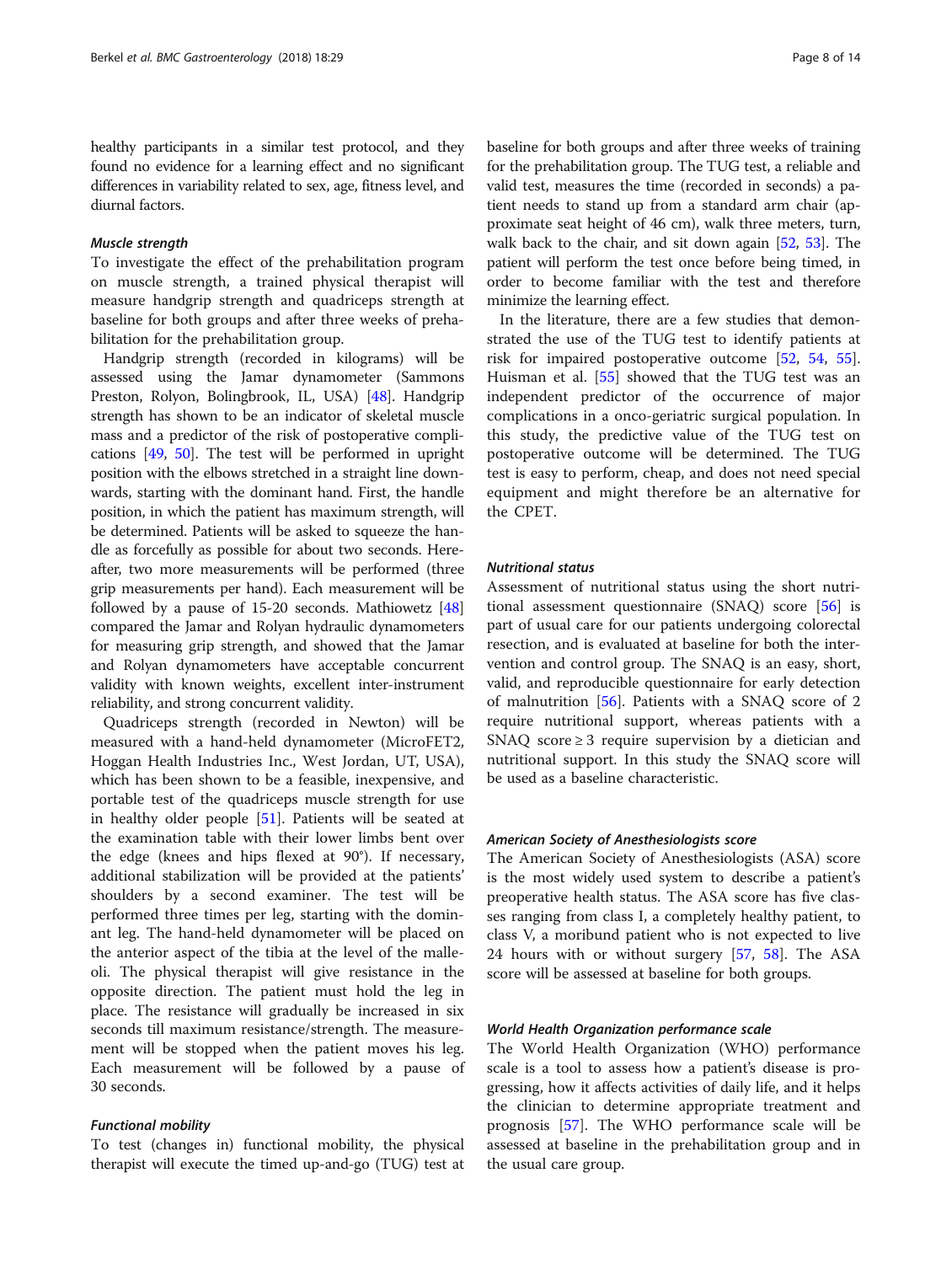## Charlson comorbidity index

The Charlson comorbidity index [[59,](#page-13-0) [60](#page-13-0)] will be scored at baseline for the prehabilitation group and usual care group. It can be a useful preoperative tool in predicting morbidity and mortality outcomes in patients with colorectal cancer [\[61\]](#page-13-0).

### **Questionnaires**

Every patient will visit an oncology nurse prior to colorectal resection, which is part of usual care. The oncology nurse will ask the patient to fill out several questionnaires: the instrumental activities of daily living (IADL) [\[62](#page-13-0)–[64\]](#page-13-0), geriatric depression scale 15 (GDS 15) [[65,](#page-13-0) [66\]](#page-13-0), the quality of life questionnaire of the European organization for research and treatment of cancer (EORTC QLQ-C30) [\[67](#page-13-0), [68](#page-13-0)], and the Groningen frailty indicator (GFI) [\[69\]](#page-13-0). The IADL will investigate whether a patient experiences difficulties in carrying out instrumental activities that are essential to independent living. The GDS 15 will be used to measure perceived depressive symptoms or emotional health, and has good reliability, validity, sensitivity, and specificity for older people [\[70\]](#page-13-0). Patients will answer 'yes' or 'no' to fifteen questions depending on how they have felt over the past week. A score of 0-4 indicates normal mood or emotional health status, 5-9 indicates mild depression, and 10-15 indicates moderate-to-severe depression. The EORTC QLQ-C30 is a reliable and valid measure of the perceived health-related quality of life of patients diagnosed with cancer in multicultural clinical research settings [\[67](#page-13-0)]. The GFI is a short and easy-to-use instrument to measure frailty, which is defined as a loss of resources in several domains of functioning, which leads to a declining reserve capacity for dealing with stressors [\[69](#page-13-0)]. The patient will be asked to fill out the IADL, GDS 15, and GFI for the second time 30 days after surgery in order to investigate the effect of surgery on the IADL, depression, quality of life, and frailty, in both the prehabilitation and usual care group.

A limited geriatric assessment will be performed at baseline for the prehabilitation group and the usual care group, measuring comorbidity with the Charlson comorbidity index, signs of depression using the GDS 15, and functional status using the IADL. We will investigate the value of the limited geriatric assessment to predict postoperative complications. In addition, the GFI will be used in order to examine whether a screening tool can replace this limited geriatric assessment.

Illness perception will be recorded in both groups by using the brief illness perception questionnaire, a quick and easy to use questionnaire [[71\]](#page-13-0). The face and content properties were found to be acceptable, and the reproducibility showed moderate-to-good reliability [[71\]](#page-13-0). Illness perception is an important factor of health. Patients' personal thoughts about the symptoms they experience can be seen as one of the psychosocial factors by which variance in physical functioning in patients can be explained [[71\]](#page-13-0). The physical therapist will ask patients in the prehabilitation group to fill out the brief illness perception questionnaire again after the three-week training period, in order to investigate the effect of the prehabilitation program on illness perception.

Health status will be evaluated by using the EuroQol 5D (EQ-5D) [[72](#page-13-0)]. The EQ-5D questionnaire is a short profile measure of perceived health-related quality of life, and has five domains: 1) perceived mobility, 2) self-care, 3) usual activities, 4) pain/discomfort, and 5) anxiety/depression. Each domain is scored by patients according to three levels (no problems, some problems, extreme problems), for which quality weights (to enable calculation of quality adjusted life years for use in economic evaluations) are available [\[73\]](#page-13-0). The EQ-5D is widely used in oncology and it has shown a reasonable degree of reliability, content validity, construct validity, and responsiveness in the majority of available studies [\[74](#page-13-0)]. The physical therapist will ask patients in the prehabilitation group to fill out the EQ-5D again after the three-week training period, in order to investigate the effect of the prehabilitation program on health status.

#### Study outcomes

#### Primary study parameter

The primary study parameter is the number of overall postoperative complications within 30 days after surgery in the prehabilitation group and usual care group. Complications will be divided in surgical and nonsurgical complications. Surgical complications will be scored as anastomotic leakage, perineal wound complication, rectal stump abscess, intra-abdominal abscess, fistula, sepsis, ileus, abdominal wound complication, intestinal necrosis, stoma complication, urological complication, bleeding, iatrogenic intestinal injury, or iatrogenic vascular injury. Non-surgical complications will be scored as cardiovascular, pulmonary, thromboembolic, renal, or neurological. Complications will be recorded and graded by using the Clavien-Dindo classification [\[75](#page-13-0), [76](#page-13-0)]. Readmissions within 30 days will also be recorded.

## Secondary study parameters

Secondary study parameters are 1) cardiorespiratory fitness, as indicated by the VAT, after the prehabilitation program in the intervention group just before surgery, 2) length of stay, 3) postoperative complications within 30 days after surgery in patients with a preoperative VAT  $\geq$  11 mL/kg/min and who will therefore not be included in the randomized controlled trial compared to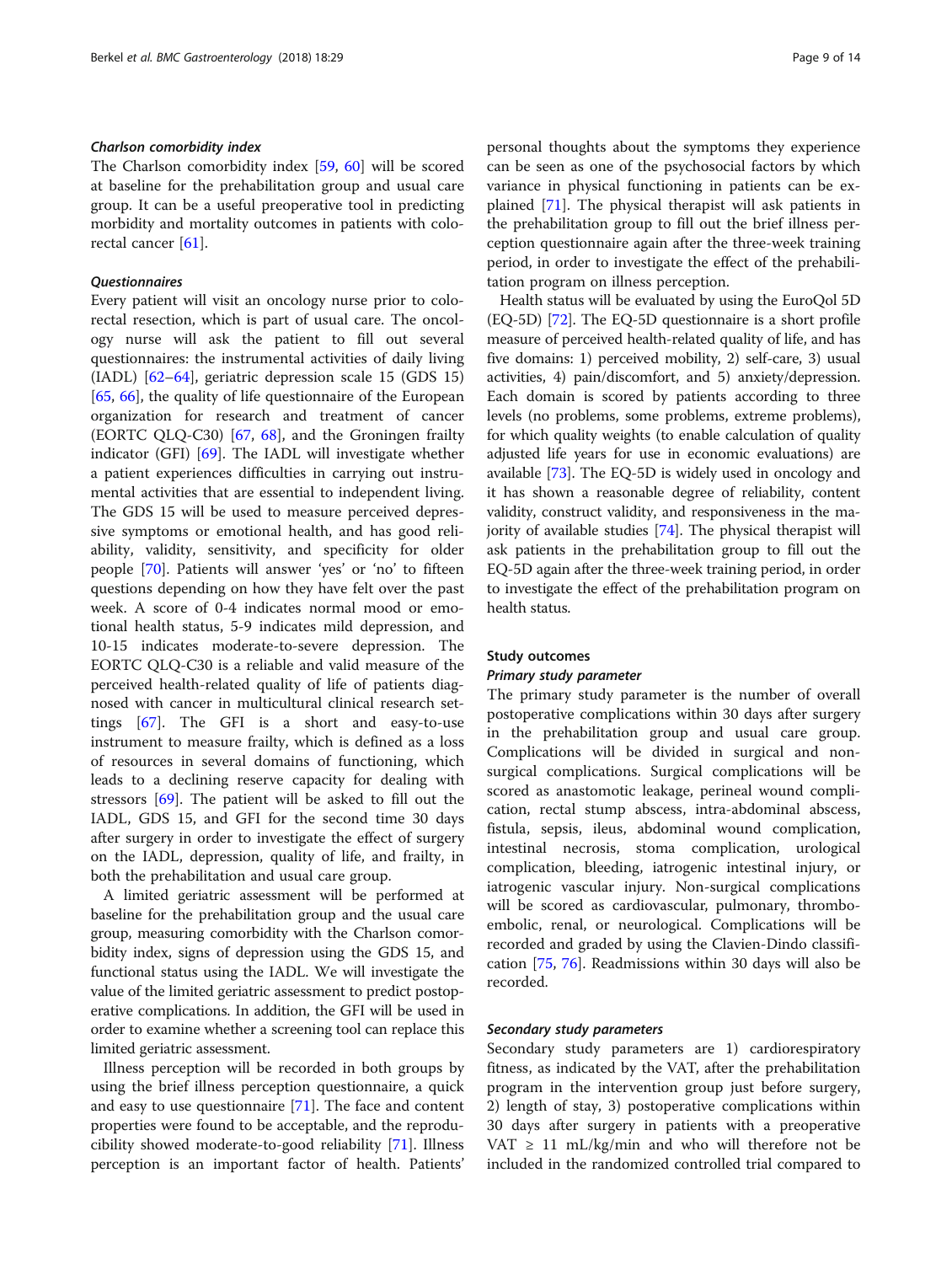patients in the prehabilitation or usual care group (for the prehabilitation group, we will use the postprehabilitation CPET data), 4) the value of a limited geriatric assessment in this patient group to predict (in combination with VAT) postoperative complications, and 5) cost-effectiveness of prehabilitation.

#### Other study parameters

Preoperative factors that could be associated with postoperative complications will be recorded, these include: age, sex, body height, body mass, body mass index, nutritional status, smoking status, location and type of the tumor, presence or absence of metastases, CPET parameters other than the VAT, WHO performance score, ASA score [\[77\]](#page-13-0), Charlson comorbidity index [[59\]](#page-13-0), type of surgical resection, muscle strength, and the TUG test.

### Safety

All adverse events reported spontaneously by participating patients, or observed by the investigator or his staff will be recorded.

#### Data analysis

## Sample size calculation

Nowadays, there is 33% 30-day morbidity and 3.8% 30-day mortality in patients undergoing colorectal surgery in the Netherlands [[3](#page-11-0), [78](#page-13-0)]. We expect the high-risk group (patients with a VAT  $<$  11 mL/kg/min) to have a morbidity rate of 50%. Dunne et al. stated that a 10% improvement in cardiorespiratory fitness would move 30% of the patients from high to low operative risk [[25](#page-12-0), [28\]](#page-12-0). Robinson et al. [\[34](#page-12-0)] showed that 21% of the non-frail colorectal patients had a postoperative complication, versus 40% in the pre-frail group and 58% in frail patients. We hypothesized a complication rate of 20% in the prehabilitation group.

For the sample size calculation we used the computer program PS Power and Sample Size Calculations version 3.0, January 2009 (Copyright © 1997-2009 by William D. Dupont and Walton D. Plummer) [[79,](#page-13-0) [80](#page-13-0)]. Using an alpha of 0.0492 (due to one interim analysis) and a power of 0.80, we need 39 patients in each group to find statistically significant results. Taking into account 10% dropout, we need 43 patients in each group.

## Procedures for data checking and entering

Data (coded on study code) will be entered in the Statistical Package for the Social Sciences for Windows (SPSS, version 23.0, IBM, SPSS Inc., Chicago, IL, USA). All data are held in an encrypted format and will be stored in a secured locked room. All variables will be checked for the number of missing, impossible or improbable values, prior to statistical analysis. In case of improbable or impossible values, the patient's data file will be checked

by the data manager. Descriptive statistics will be calculated for all variables, and distributional assumptions will be checked. The study coordinator, chief investigator, and a blinded data analyst will have access to the final trial dataset. Due to the low risk nature of the intervention, the Medical Ethics Committee determined that a data monitoring committee is not required.

## Statistical analysis

Nominal variables will be presented as numbers with percentages. Continuous variables will be presented as mean ± SD, or as median and interquartile range, as appropriate. Data will be presented in tables and figures. All tests will be performed on the intention to treat population, and on the per-protocol population. Data distribution will be checked with help of an epidemiologist.

For categorical variables, chi-squared tests or Fisher's Exact tests, as appropriate, will be performed to analyze the difference between the intervention and control group. For continuous variables this will be done by independent samples t-tests or Mann-Whitney U tests, as appropriate. A repeated measurements analysis (mixed models in SPSS) will be performed to assess changes over time in continuous variables. A cost-effectiveness analysis will be performed, with the use of quality adjusted life years. Withdrawn patients will be followed by checking the patient's data file. We will use the intention-to-treat analysis to avoid various misleading artifacts.

When half of the patients needed that are calculated (43 patients) are included, a blinded independent data analyst will perform an interim analysis with a stopping rule according to O'Brien-Fleming [[81](#page-13-0)]. If this interim analysis shows a significant difference in postoperative complications between the prehabilitation group and the usual care group (at  $P < 0.0054$ ), this data analyst will contact the Medical Ethics Committee, and debate the outcome of the interim analysis and its eventual repercussions. Thereupon this committee will advise the principle investigator of the research team (JK) to decide to stop the inclusion in case of superiority. If the interim analysis shows no or minimal difference (< 10% on overall complications), the study will be stopped due to futility. Because of the interim analysis, the final P-value that is considered to be significant is reduced to  $P < 0.0492$ .

## **Discussion**

Surgery is an important treatment modality in patients with colorectal cancer. Unfortunately, over 30% of patients develop a postoperative complication after elective colorectal resection [\[3](#page-11-0)]. Older patients, especially frail patients, with a poor cardiorespiratory fitness are more prone to postoperative complications and require specific preoperative risk stratification. Optimizing preoperative physical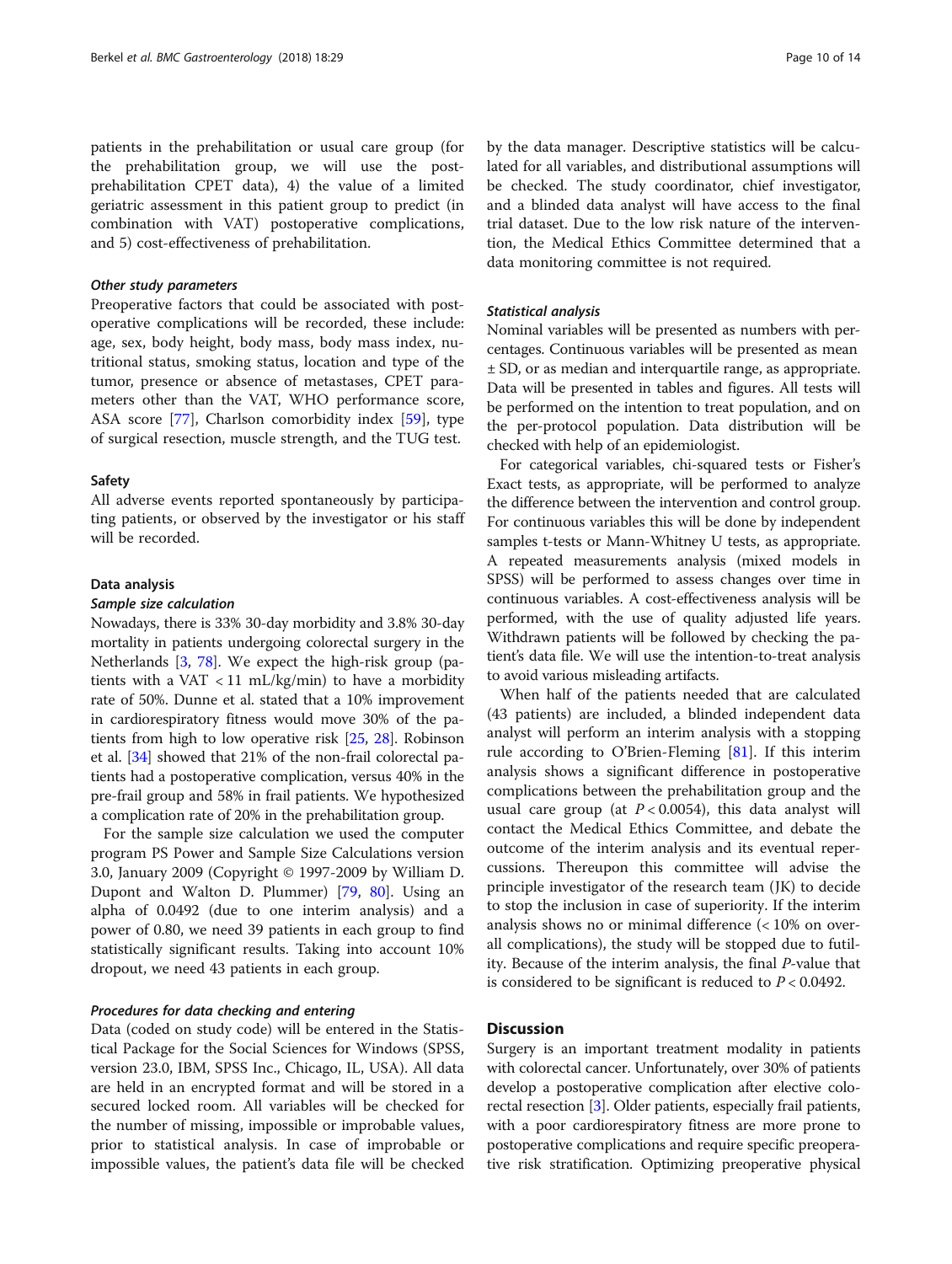fitness (e.g., cardiorespiratory fitness, muscle strength, and functional mobility) through prehabilitation may improve postoperative outcomes in patients undergoing major abdominal surgery  $[6]$  $[6]$ . Currently, there is a lack of information in the literature about the effect of preoperative exercise training on overall postoperative complications in high-risk older patients with colorectal cancer. Most of the studies so far were rather underpowered, heterogeneous, and biased toward selection of patients with low risk of postoperative complications [[6,](#page-11-0) [29](#page-12-0), [30](#page-12-0)]. The primary aim of our current randomized controlled trial is to measure the effect of a three-week prehabilitation program on postoperative complications in patients with a poor cardiorespiratory fitness, as indicated by a VAT < 11 mL/kg/min, who will undergo elective colorectal resection for colorectal cancer or dysplasia grade I,II, or III.

Postoperative complications can extend length of hospital stay, and may lead to repeated hospital admissions, chronic ill health, and a decrease or even permanent loss in functional capacity and health-related quality of life [\[6](#page-11-0)]. Patients with a higher cardiorespiratory fitness might be more resilient to cope with the stress associated with major abdominal surgery, with subsequent better postoperative outcomes. Optimizing preoperative cardiorespiratory fitness may therefore not only decrease postoperative complications, but may also decrease associated hospital costs, enhance the patient's quality of life, and promote independent functioning in daily life. Our intervention fits well with the 'prevention of limitations to function' view in the elderly, of the Health Council of the Netherlands [\[82](#page-13-0)], as well as with the recently proposed new schemes of the international classification of functioning, disability, and health (ICF) to promote functioning and health [[83\]](#page-13-0).

According to the Dutch guidelines, patients will ideally be operated within five weeks from time of pathologicanatomic diagnosis, and at latest within seven weeks [\[3](#page-11-0)]. The period between the decision for surgery and the actual surgery is limited, and therefore the valuable available time for prehabilitation is short. Moreover, some patients experience (severe) complaints of their illness, and therefore resection cannot be postponed for several weeks. However, given the need for prehabilitation interventions to be both effective and time-efficient, Weston et al. [[84](#page-13-0)] indicated that carefully designed and supervised high-intensity interval training programs might be a promising perioperative strategy for enhancing cardiorespiratory fitness within a short period.

The present study, like all studies do, bares some limitations. Firstly, merely patients in the prehabilitation group will perform a second CPET to investigate the effect of the prehabilitation program on cardiorespiratory fitness. Consequently, we are not able to investigate the changes in cardiorespiratory fitness in the preoperative waiting period in the usual care group. However, the waiting period in patients in the usual care group was kept as short as possible to prevent these patients to improve their level of fitness by organizing their own preoperative exercise training program. Moreover, a study in patients planned for elective hepatic resection for colorectal liver metastases reported no significant differences in CPET variables in the control group after a four-week waiting period [[25\]](#page-12-0). Secondly, the prehabilitation program in the present study consists only of a preoperative exercise training program, while it was recently indicated that studies evaluating a prehabilitation program combined with a nutritional intervention before elective major surgery in adults are producing encouraging early results [\[31](#page-12-0)]. However, definitive clinical evidence of physical and nutritional prehabilitation is currently very limited [\[31](#page-12-0), [85,](#page-13-0) [86\]](#page-13-0). Thirdly, up till now, patient inclusion appears to be challenging. Not all patients are able and/or willing to attend the prehabilitation program due to personal, logistical, and time limitations (e.g., restricted time availability between the first outpatient visit and surgery, living too far away from the community physical therapy practice, and/or no traveling opportunities, planned vacation prior to surgery, not interested in participation). Moreover, at the start of the present study patients in both groups were informed about the possible effects of prehabilitation. We experienced that some patients in the usual care group initiated preoperative physical exercise training themselves, possibly resulting in the risk that we will not be able to detect a difference between the prehabilitation and usual care group. Therefore, we made an amendment to the study protocol (approved in April 2016 by the Medical Ethics Committee Twente) in which patients in the prehabilitation group and the usual care group will be informed differently. The patients in the usual care group will not receive information about the possible effects of prehabilitation and their elective colorectal resection was planned at the earliest convenience. Fourthly, in the present study a geriatric assessment will be completed at baseline only. Baseline data as predictors of postoperative outcome may be confounded by the effect of the prehabilitation program. Therefore, only data from patients in the usual care group will be used to investigate the value of a limited geriatric assessment to perform preoperative risk stratification. However, the power for this secondary objective might be inadequate, as the sample size calculation was not based on this objective.

We believe that preoperative exercise training in patients 'merely' undergoing elective colorectal resection will be only cost-effective and sustainably implementable in usual care pathways when performed in high-risk patients (those with a low cardiorespiratory fitness, e.g., a VAT < 11 mL/kg/min). Hence, an adequate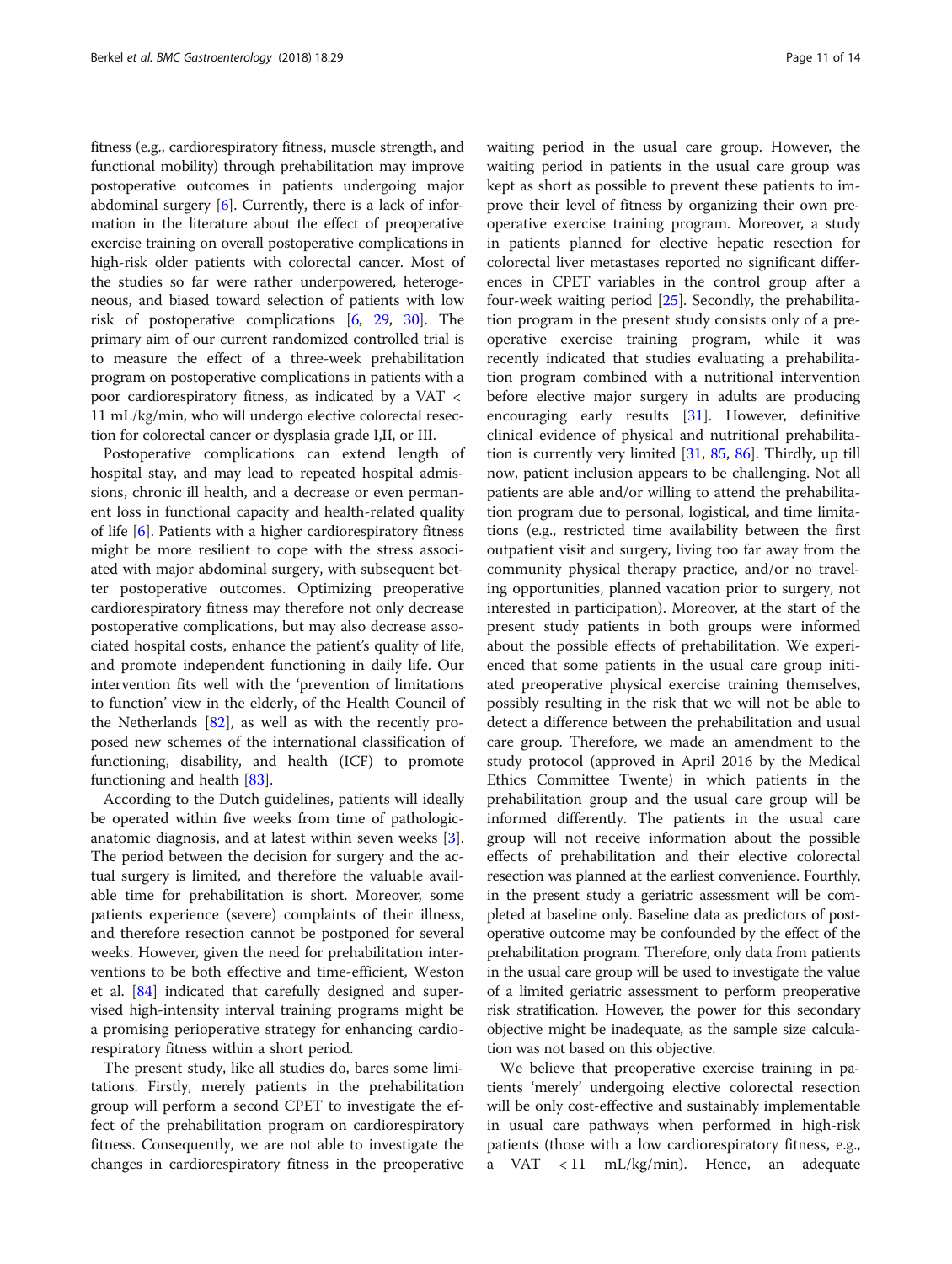<span id="page-11-0"></span>preoperative risk stratification protocol, such as the protocol used in the current study (a CPET for patients with a VSAQ score < 7 METs, of which those patients with a VAT  $<$  11 mL/kg/min at the CPET will be eligible for and advised to participate in prehabilitation), will probably lead to a feasible sustainable implementation of the prehabilitation concept. For patients undergoing elective colorectal resection and (neo)adjuvant chemotherapy and/or radiotherapy, prehabilitation might be cost-effective in all patients. Cost-effectiveness should be expected, and therefore evaluated, in terms of, among other things, fewer postoperative complications, fewer reoperations, less intense clinical care, a shorter length of stay, a more effective surgical planning (processoptimization), fewer readmissions, less intense rehabilitation, shorter rehabilitation period, and earlier resumption of work.

The strengths of our present study are the selection of high-risk patients, the clear description of the study design and prehabilitation program, the 1:1 randomization between the prehabilitation and usual care group, the use of validated measurement instruments, and the adjustment of the physical exercise training program to the cardiorespiratory fitness of the individual patient based upon the results of the CPET. Moreover, prehabilitation will be performed in a community physical therapy practice in the catchment of the patient's home. In this way we will try to reach the frailest patients who are not capable to visit the hospital each time.

## Additional file

[Additional file 1:](https://doi.org/10.1186/s12876-018-0754-6) Patient Consent Form. (DOCX 12 kb)

#### Abbreviations

ASA: American Society of Anesthesiologists; CPET: Cardiopulmonary exercise test; EORTC QLQ-C30: Quality of life questionnaire of the European organization for research and treatment of cancer; EQ-5D: EuroQol 5D; GDS 15: Geriatric Depression Scale 15; GFI: Groningen Frailty Indicator; IADL: Instrumental activities of daily living; MET: Metabolic equivalent of task; SNAQ: Short nutritional assessment questionnaire; TUG: Timed up-and-go; VAT: Ventilatory anaerobic threshold; WHO: World Health Organization

#### Acknowledgements

Not applicable.

#### Trial status

The trial started patient inclusion in February 2014, and is expected to be completed by the end of 2018.

#### Funding

Amgen will partly fund this study. Amgen had no role in the design of the study, and will not have a role in collection, analysis, and interpretation of data and in writing the manuscript.

#### Availability of data and materials

Not applicable at this stage. The datasets that will be used and/or analyzed during the current study will be available from the corresponding author (a.berkel@mst.nl) on reasonable request.

#### Authors' contributions

The chief investigator (JMK) conceived the study, and has overall conduct of the study. The study coordinator (AEB) ensures day-to-day management of the study. AEB, BCB, MSK, HK, PW, FHJ, MME, ANW, MB, JP, MJD, NLM, and JMK contributed to the study design. AEB and BCB drafted the manuscript, which underwent revision by all other authors. All authors read and approved the final manuscript.

#### Authors' information

Not applicable.

#### Ethics approval and consent to participate

Medical ethics approval was granted by the Medical Ethics Committee Twente, Enschede, the Netherlands (P13-18). The study is registered in [www.trialregister.nl](http://www.trialregister.nl), trial registration number NTR4032. Written informed consent will be obtained from all patients before enrolment in the study.

#### Consent for publication

Not applicable.

#### Competing interests

The study has received funding from a commercial organization (Amgen).

### Publisher's Note

Springer Nature remains neutral with regard to jurisdictional claims in published maps and institutional affiliations.

#### Author details

<sup>1</sup>Department of Surgery, Medisch Spectrum Twente, PO Box 50 000, 7500 KA, Enschede, The Netherlands. <sup>2</sup> Department of Epidemiology, Faculty of Health, Medicine and Life Sciences, Care and Public Health Research Institute (CAPHRI), Maastricht University, PO Box 616, 6200, MD, Maastricht, The Netherlands. <sup>3</sup>Physical therapy practice, Fysio Twente, J.J. van Deinselaan 34a, 7541, PE, Enschede, The Netherlands. <sup>4</sup>Physical therapy practice, FITclinic Roomweg 180, 7523, BT, Enschede, The Netherlands. <sup>5</sup>Department of Pulmonology, Medisch Spectrum Twente, PO Box 50 000, 7500, KA, Enschede, The Netherlands. <sup>6</sup>Department of Internal medicine, Medisch Spectrum Twente, PO Box 50 000, 7500, KA, Enschede, The Netherlands. <sup>7</sup> Department of Gastroenterology and Hepatology, Medisch Spectrum Twente, PO Box 50 000, 7500, KA, Enschede, The Netherlands. <sup>8</sup>Epidemiology, Medisch Spectrum Twente, PO Box 50 000, 7500, KA, Enschede, The Netherlands. <sup>9</sup>Department of Surgery, Ziekenhuisgroep Twente, PO Box 7600 7600, SZ, Almelo, The Netherlands. <sup>10</sup>Top Sector Life Sciences and Health (Health~Holland), Laan van Nieuw Oost-Indië 334, 2593, CE, The Hague, The Netherlands.

## Received: 26 April 2017 Accepted: 28 January 2018 Published online: 21 February 2018

#### References

- Haggar FA, Boushey RP. Colorectal cancer epidemiology: incidence, mortality, survival, and risk factors. Clin Colon Rectal Surg. 2009;22(4):191–7.
- 2. Integraal Kankercentrum Nederland (IKNL). Cijfers over kanker. 2016. Available at: [https://www.cijfersoverkanker.nl/.](https://www.cijfersoverkanker.nl/) Accessed 10 Nov 2016.
- 3. Dutch Institute for Clinical Auditing (DICA) Leiden. DICA jaarrapportage. Dutch Surgical Colorectal Audit. 2014. Available at: [https://dica.nl/](https://dica.nl/jaarrapportage-2014/) [jaarrapportage-2014/](https://dica.nl/jaarrapportage-2014/). Accessed 12 Dec 2017
- 4. Hulzebos EH, van Meeteren NL. Making the elderly fit for surgery. Br J Surg. 2016;103(4):463.
- 5. Dutch Institute for Clinical Auditing (DICA) Leiden. DICA jaarrapportage. Dutch Surgical Colorectal Audit. 2016. Available at: [http://dica.nl/](http://dica.nl/jaarrapportage-2016/dsca) [jaarrapportage-2016/dsca](http://dica.nl/jaarrapportage-2016/dsca). Accessed 12 Dec 2017.
- 6. Moran J, Guinan E, Mc Cormick P, Larkin J, Mockler D, Hussey J, et al. The ability of prehabilitation to influence postoperative outcome after intraabdominal operation: a systematic review and meta-analysis. Surgery. 2016; 160(5):1189-201.
- Sinclair RC, Danjoux GR, Goodridge V, Batterham AM. Determination of the anaerobic threshold in the pre-operative assessment clinic: inter-observer measurement error. Anaesthesia. 2009;64(11):1192–5.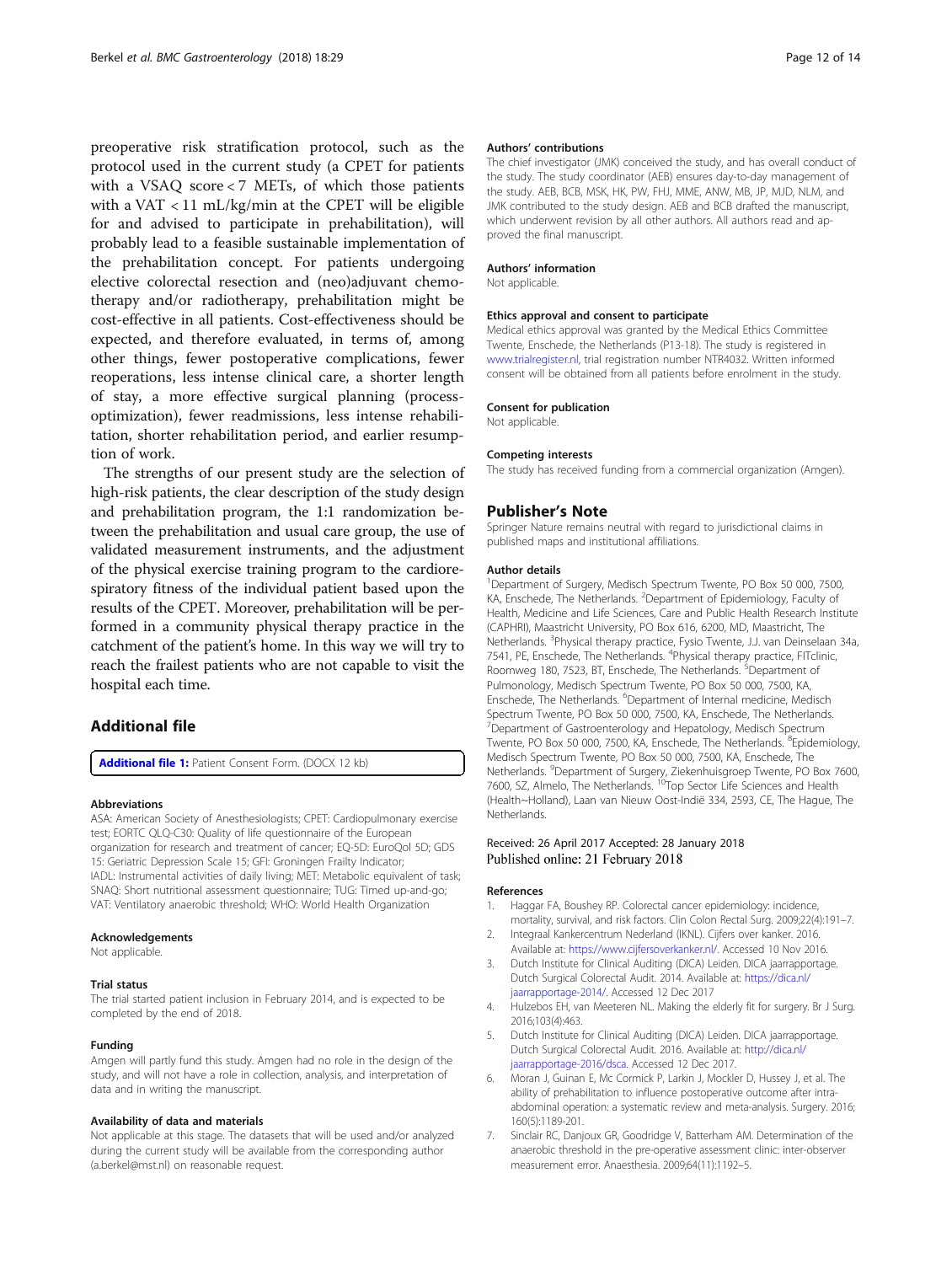- <span id="page-12-0"></span>8. Kothmann E, Danjoux G, Owen SJ, Parry A, Turley AJ, Batterham AM. Reliability of the anaerobic threshold in cardiopulmonary exercise testing of patients with abdominal aortic aneurysms. Anaesthesia. 2009;64(1):9–13.
- Older P, Hall A. Clinical review: how to identify high-risk surgical patients. Crit Care. 2004;8(5):369–72.
- 10. Junejo MA, Mason JM, Sheen AJ, Moore J, Foster P, Atkinson D, et al. Cardiopulmonary exercise testing for preoperative risk assessment before hepatic resection. Br J Surg. 2012;99(8):1097–104.
- 11. Ausania F, Snowden CP, Prentis JM, Holmes LR, Jaques BC, White SA, et al. Effects of low cardiopulmonary reserve on pancreatic leak following pancreaticoduodenectomy. Br J Surg. 2012;99(9):1290–4.
- 12. Hightower CE, Riedel BJ, Feig BW, Morris GS, Ensor JE Jr, Woodruff VD, et al. A pilot study evaluating predictors of postoperative outcomes after major abdominal surgery: physiological capacity compared with the ASA physical status classification system. Br J Anaesth. 2010;104(4):465–71.
- 13. Hartley RA, Pichel AC, Grant SW, Hickey GL, Lancaster PS, Wisely NA, et al. Preoperative cardiopulmonary exercise testing and risk of early mortality following abdominal aortic aneurysm repair. Br J Surg. 2012;99(11):1539–46.
- 14. Snowden CP, Prentis JM, Anderson HL, Roberts DR, Randles D, Renton M, et al. Submaximal cardiopulmonary exercise testing predicts complications and hospital length of stay in patients undergoing major elective surgery. Ann Surg. 2010;251(3):535–41.
- 15. Prentis JM, Manas DM, Trenell MI, Hudson M, Jones DJ, Snowden CP. Submaximal cardiopulmonary exercise testing predicts 90-day survival after liver transplantation. Liver Transpl. 2012;18(2):152–9.
- 16. Prentis JM, Trenell MI, Jones DJ, Lees T, Clarke M, Snowden CP. Submaximal exercise testing predicts perioperative hospitalization after aortic aneurysm repair. J Vasc Surg. 2012;56(6):1564–70.
- 17. Wilson RJ, Davies S, Yates D, Redman J, Stone M. Impaired functional capacity is associated with all-cause mortality after major elective intraabdominal surgery. Br J Anaesth. 2010;105(3):297–303.
- 18. Hennis PJ, Meale PM, Hurst RA, O'Doherty AF, Otto J, Kuper M, et al. Cardiopulmonary exercise testing predicts postoperative outcome in patients undergoing gastric bypass surgery. Br J Anaesth. 2012;109(4):566–71.
- 19. Older P, Hall A, Hader R. Cardiopulmonary exercise testing as a screening test for perioperative management of major surgery in the elderly. Chest. 1999;116(2):355–62.
- 20. Smith TB, Stonell C, Purkayastha S, Paraskevas P. Cardiopulmonary exercise testing as a risk assessment method in non cardio-pulmonary surgery: a systematic review. Anaesthesia. 2009;64(8):883–93.
- 21. Chandrabalan W, McMillan DC, Carter R, Kinsella J, McKay CJ, Carter CR, et al. Pre-operative cardiopulmonary exercise testing predicts adverse postoperative events and non-progression to adjuvant therapy after major pancreatic surgery. HPB (Oxford). 2013;15(11):899–907.
- 22. Older P, Smith R, Courtney P, Hone R. Preoperative evaluation of cardiac failure and ischemia in elderly patients by cardiopulmonary exercise testing. Chest. 1993;104(3):701–4.
- 23. O'Doherty AF, West M, Jack S, Grocott MP. Preoperative aerobic exercise training in elective intra-cavity surgery: a systematic review. Br J Anaesth. 2013;110(5):679–89.
- 24. Barberan-Garcia A, Ubre M, Roca J, Lacy AM, Burgos F, Risco R, et al. Personalised prehabilitation in high-risk patients undergoing elective major abdominal surgery: a randomized blinded controlled trial. Ann Surg. 2018; 267(1):50-6.
- 25. Dunne DF, Jack S, Jones RP, Jones L, Lythgoe DT, Malik HZ, et al. Randomized clinical trial of prehabilitation before planned liver resection. Br J Surg. 2016;103(5):504–12.
- 26. Jack S, West M, Grocott MP. Perioperative exercise training in elderly subjects. Best Pract Res Clin Anaesthesiol. 2011;25(3):461–72.
- 27. Snowden CP, Prentis J, Jacques B, Anderson H, Manas D, Jones D, et al. Cardiorespiratory fitness predicts mortality and hospital length of stay after major elective surgery in older people. Ann Surg. 2013; 257(6):999–1004.
- 28. Dunne DF, Jones RP, Poston GJ, Malik HZ, Palmer DH, Jack S, et al. A prehabilitation program for liver surgery. HPB. 2012;14(Suppl. 2):107–287.
- 29. Bruns ER, Van den Heuvel B, Buskens CJ, Van Duijvendijk P, Festen S, Wassenaar EB, et al. The effects of physical prehabilitation in elderly patients undergoing colorectal surgery: a systematic review. Color Dis. 2016;18(8):O267–77.
- 30. Hijazi Y, Gondal U, Aziz O. A systematic review of prehabilitation programs in abdominal cancer surgery. Int J Surg. 2017;39:156–62.
- 31. West MA, Wischmeyer PE, Grocott MP. Prehabilitation and nutritional support to improve perioperative outcomes. Curr Anesthesiol Rep. 2017;7(4):340-9.
- 32. Hoogeboom TJ, Oosting E, Vriezekolk JE, Veenhof C, Siemonsma PC, de Bie RA, et al. Therapeutic validity and effectiveness of preoperative exercise on functional recovery after joint replacement: a systematic review and metaanalysis. PLoS One. 2012;7(5):e38031.
- 33. Pouwels S, Hageman D, Gommans LN, Willigendael EM, Nienhuijs SW, Scheltinga MR, et al. Preoperative exercise therapy in surgical care: a scoping review. J Clin Anesth. 2016;33:476–90.
- 34. Robinson TN, Wu DS, Pointer L, Dunn CL, Cleveland JC Jr, Moss M. Simple frailty score predicts postoperative complications across surgical specialties. Am J Surg. 2013;206(4):544–50.
- 35. Myers J, Do D, Herbert W, Ribisl P, Froelicher VF. A nomogram to predict exercise capacity from a specific activity questionnaire and clinical data. Am J Cardiol. 1994;73(8):591–6.
- 36. Ainsworth BE, Haskell WL, Leon AS, Jacobs DR Jr, Montoye HJ, Sallis JF, et al. Compendium of physical activities: classification of energy costs of human physical activities. Med Sci Sports Exerc. 1993;25(1):71–80.
- 37. Press WH, Teukolsky S, Vetterling WT, Flannery BP. Numerical recipes in C: the art of scientific computing. New York: Cambridge University Press; 1992.
- 38. Gibala MJ, Jones AM. Physiological and performance adaptations to highintensity interval training. Nestle Nutr Inst Workshop Ser. 2013;76:51–60.
- 39. Gibala MJ, Little JP, Macdonald MJ, Hawley JA. Physiological adaptations to low-volume, high-intensity interval training in health and disease. J Physiol. 2012;590(5):1077–84.
- 40. de Vreede PL, Samson MM, Van Meeteren NL, Duursma SA, Verhaar HJ. Functional-task exercise versus resistance strength exercise to improve daily function in older women: a randomized, controlled trial. J Am Geriatr Soc. 2005;53(1):2–10.
- 41. Punt IM, Bongers BC, Van Beijsterveld CA, Hulzebos HJ, Dronkers JJ, Van Meeteren NL. Surgery: moving people, improving outcomes. In: Geriatrics. Hyderabad: Avid Science; 2016. p. 2-30.
- 42. American Thoracic Society. American College of Chest Physicians. ATS/ACCP statement on cardiopulmonary exercise testing. Am J Respir Crit Care Med. 2003;167(2):211–77.
- 43. Wasserman K, Hansen JE, Sue DY, Stringer WW, Whipp BJ. Principles of exercise testing and interpretation. Including pathophysiology and clinical applications (4th edition). Philadelphia: Lippincott Williams & Wilkins; 2005.
- 44. Bongers BC, Berkel AE, Klaase JM, Van Meeteren NL. An evaluation of the validity of the pre-operative oxygen uptake efficiency slope as an indicator of cardiorespiratory fitness in elderly patients scheduled for major colorectal surgery. Anaesthesia. 2017;72(10):1206–16.
- Beaver WL, Wasserman K, Whipp BJ. A new method for detecting anaerobic threshold by gas exchange. J Appl Physiol (1985). 1986;60(6):2020–7.
- 46. Borley NR, Achan V. Respiratory physiology. In: Instant physiology. Hoboken: Wiley-Blackwell; 2000.
- 47. DeCato TW, Bradley SM, Wilson EL, Hegewald MJ. Repeatability and meaningful change of CPET parameters in normal subjects. Med Sci Sports Exerc. 2017. <https://doi.org/10.1249/MSS.0000000000001474>. Epub ahead of print.
- 48. Mathiowetz V. Comparison of Rolyan and Jamar dynamometers for measuring grip strength. Occup Ther Int. 2002;9(3):201–9.
- 49. Mahalakshmi VN, Ananthakrishnan N, Kate V, Sahai A, Trakroo M. Handgrip strength and endurance as a predictor of postoperative morbidity in surgical patients: can it serve as a simple bedside test? Int Surg. 2004;89(2):115–21.
- 50. Kerr A, Syddall HE, Cooper C, Turner GF, Briggs RS, Sayer AA. Does admission grip strength predict length of stay in hospitalised older patients? Age Ageing. 2006;35(1):82–4.
- 51. Martin HJ, Yule V, Syddall HE, Dennison EM, Cooper C, Aihie Sayer A. Is hand-held dynamometry useful for the measurement of quadriceps strength in older people? A comparison with the gold standard Bodex dynamometry. Gerontology. 2006;52(3):154–9.
- 52. Podsiadlo D, Richardson S. The timed "up & go": a test of basic functional mobility for frail elderly persons. J Am Geriatr Soc. 1991;39(2):142–8.
- 53. Mathias S, Nayak US, Isaacs B. Balance in elderly patients: the "get-up and go" test. Arch Phys Med Rehabil. 1986;67(6):387–9.
- 54. Robinson TN, Wallace JI, Wu DS, Wiktor A, Pointer LF, Pfister SM, et al. Accumulated frailty characteristics predict postoperative discharge institutionalization in the geriatric patient. J Am Coll Surg. 2011;213(1): 37,42. discussion 42-4
- 55. Huisman MG, van Leeuwen BL, Ugolini G, Montroni I, Spiliotis J, Stabilini C, et al. "Timed up & go": a screening tool for predicting 30-day morbidity in